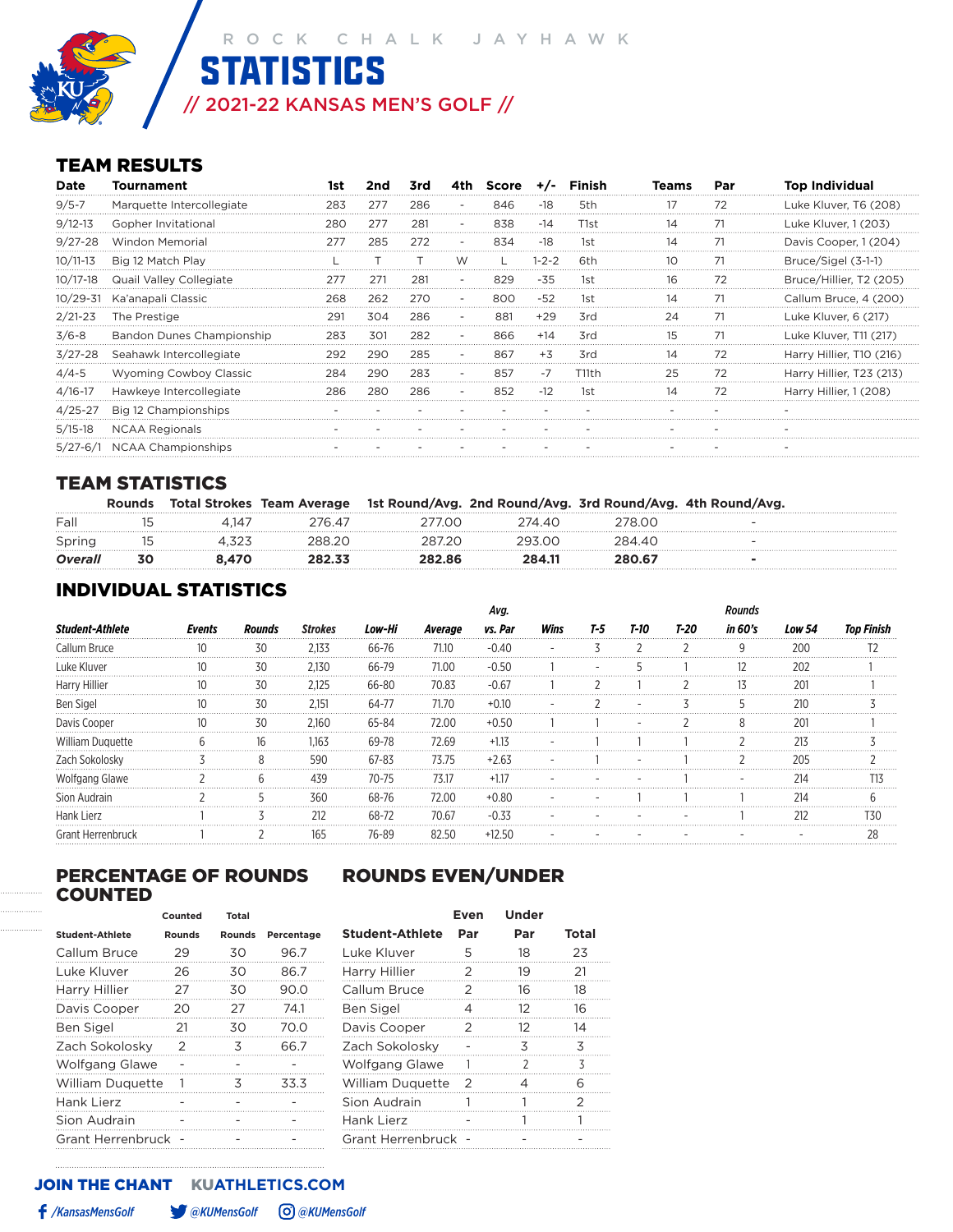// 2021-22 KANSAS MEN'S GOLF // **STATISTICS** 

#### **CALLUM BRUCE**

SENIOR BANFF, SCOTLAND

#### **CAREER STATISTICS**

|  |                                             |  |  |  | YearEventsRndsStrokes L-H Avg. Ws T-5 T-10 T-20in 60'sLow-54 |  |
|--|---------------------------------------------|--|--|--|--------------------------------------------------------------|--|
|  | 21-22 10 30 2.063 66-76 71.10 - 3 2 2 9 200 |  |  |  |                                                              |  |
|  | Total 10 30 2.063 66-76 71.10 - 3 2 2 9     |  |  |  | -200                                                         |  |

#### **2021-22 TOURNAMENTS**

| Date         | Tournament                    | Place          |              | Score To Par |
|--------------|-------------------------------|----------------|--------------|--------------|
| $9/5 - 7$    | Marquette Intercollegiate     | T59            | 74-72-75-221 | +5           |
| $9/12 - 13$  | Gopher Invitational           | T4             | 71-67-69-207 | -6           |
| $9/27 - 28$  | Windon Memorial               | T7             | 70-70-68-208 | -5           |
| $10/11-13$   | Big 12 Match Play             |                | W-W-L-T-W    |              |
| $10/17 - 18$ | Quail Valley Collegiate       | T <sub>2</sub> | 68-66-71-205 | $-11$        |
| $10/29 - 31$ | Ka'anapali Classic            | 4              | 66-68-66-200 | -13          |
| $2/21 - 23$  | The Prestige                  | T <sub>9</sub> | 76-73-70-219 | +6           |
| $3/6 - 8$    | Bandon Dunes Championship     | T18            | 70-75-73-218 | +5           |
| $3/27 - 28$  | Seahawk Intercollegiate       | T13            | 74-69-74-217 | $+1$         |
| $4/4 - 5$    | <b>Wyoming Cowboy Classic</b> | T51            | 70-76-71-217 | $+1$         |
| $4/16 - 17$  | Hawkeye Intercollegiate       | T27            | 75-73-73-221 | +5           |
| $4/25 - 27$  | Big 12 Championships          |                |              |              |
| $5/15-18$    | <b>NCAA Regionals</b>         |                |              |              |
| $5/27 - 6/1$ | <b>NCAA Championships</b>     |                |              |              |
|              |                               |                |              |              |

|         | 2021-22 Avg. by Round1 / Avg. 2 / Avg. |           | 3/Avg.    | 4/Avg. |
|---------|----------------------------------------|-----------|-----------|--------|
| Fall    | 349/69.80                              | 343/68.60 | 349/69.80 | -      |
| Spring  | 365/73.00                              | 366/73.20 | 361/72.20 | -      |
| Overall | 712/71.20                              | 706/70.60 | 710/71.00 | $\,$   |

#### **HARRY HILLIER**

SENIOR TE PUKE, NEW ZEALAND (TE PUKE HS)

#### **CAREER STATISTICS**

|  |  | YearEventsRndsStrokes L-H Avg. Ws T-5 T-10 T-20in 60'sLow-54 |  |  |  |      |
|--|--|--------------------------------------------------------------|--|--|--|------|
|  |  | 17-18 9 27 1.994 69-81 73.85 - - - - 1 1                     |  |  |  | -215 |
|  |  | 18-19 9 27 1,922 64-79 71.19 1 3 4 5 9                       |  |  |  | 205  |
|  |  | 19-20 4 11 774 68-77 70.36 - 1 - - 2                         |  |  |  | 210  |
|  |  | 20-21 8 25 1.813 68-82 72.52 - 2 1 2 4                       |  |  |  | 209  |
|  |  | 21-22 10 30 2,125 66-80 70.83 1 2 1 2 13 201                 |  |  |  |      |
|  |  | Total 40 120 8,628 64-82 71.90 2 8 6 10 29                   |  |  |  | 201  |

#### **2021-22 TOURNAMENTS**

| Date         | <b>Tournament</b>         | <b>Place</b>    |              | Score To Par |
|--------------|---------------------------|-----------------|--------------|--------------|
| $9/5 - 7$    | Marquette Intercollegiate | T <sub>12</sub> | 71-71-69-211 | -5           |
| $9/12 - 13$  | Gopher Invitational       | T31             | 71-71-75-217 | $+4$         |
| $9/27 - 28$  | Windon Memorial           | T <sub>21</sub> | 69-76-67-212 | $-1$         |
| $10/11-13$   | Big 12 Match Play         |                 | L-W-L-T-L    |              |
| $10/17 - 18$ | Quail Valley Collegiate   | T <sub>2</sub>  | 68-66-71-205 | $-11$        |
| 10/29-31     | Ka'anapali Classic        | T5              | 67-66-68-201 | $-12$        |
| $2/21 - 23$  | The Prestige              | T16             | 77-70-74-221 | +8           |
| $3/6 - 8$    | Bandon Dunes Championship | T30             | 73-80-68-221 | $+8$         |
| $3/27 - 28$  | Seahawk Intercollegiate   | T10             | 74-74-68-216 | F            |

#### JOIN THE CHANTKU**ATHLETICS.COM**

| 4/4-5 Wyoming Cowboy Classic    | 74-69-70-213 |     |
|---------------------------------|--------------|-----|
| 4/16-17 Hawkeye Intercollegiate | 69-70-69-208 |     |
| 4/25-27 Big 12 Championships    |              |     |
| 5/15-18 NCAA Regionals          |              |     |
| 5/27-6/1 NCAA Championships     |              |     |
|                                 |              | エクス |

#### **2020-21 TOURNAMENTS**

| Date       | Tournament                              | <b>Place</b>   |                 | <b>Score To Par</b> |
|------------|-----------------------------------------|----------------|-----------------|---------------------|
| 9/28-29    | Colonial Collegiate Invitational        | T <sub>2</sub> | 69-70-70-209    | $-1$                |
| $10/2 - 4$ | Big 12 Match Play Championship          |                | W-L-L-W         |                     |
| 10/18-20   | Maridoe Collegiate Invitational         | T17            | 82-70-71-223    | $+7$                |
| 2/19-21    | Desert Intercollegiate                  |                |                 |                     |
| 3/8-10     | Lamkin San Diego Classic                | T49            | 75-80-70-225    | -9                  |
| 3/28-30    | Hootie at Bulls Bay Intercollegiate T38 |                | 72-71-76-219    | $+3$                |
| 4/9-11     | Aggie Invitational                      | T50            | 76-78-73-227    | $+11$               |
| 4/17-18    | Hawkeye Invitational                    | T <sub>4</sub> | 68-70-71-209    | -7                  |
| 4/26-28    | Big 12 Championship                     | T19.           | 76-74-69-72-291 | $+11$               |
| 4/17-19    | <b>NCAA Regional</b>                    | T8.            | 70-69-71-210    | -6                  |
|            |                                         |                |                 |                     |

|             | <b>2019-20 TOURNAMENTS</b>        |              |                  |              |
|-------------|-----------------------------------|--------------|------------------|--------------|
| Date        | Tournament                        | <b>Place</b> |                  | Score To Par |
| $9/8 - 10$  | Badger Invitational               |              |                  |              |
| $9/16 - 17$ | <b>Windon Memorial Classic</b>    | T24          | 77-68-71-216     | $+3$         |
| $9/27 - 28$ | William H. Tucker Intercollegiate |              |                  |              |
| $10/1 - 3$  | Big 12 Match Play Championship    |              | W-W-W-W-L        |              |
| $11/1 - 3$  | Ka'anapali Classic                | T41          | 68-71-71-210     | -3           |
| $2/23 - 25$ | TPC Dorado Beach Collegiate       |              | T5 68-DNP-DNP-68 | -4           |
| $3/8-11$    | Bandon Dunes Championship         | т7           | 69-75-68-212     | $-1$         |

#### **2018-19 TOURNAMENTS**

| Date         | Tournament                        | Place | Score        | to Par |
|--------------|-----------------------------------|-------|--------------|--------|
| $9/9 - 11$   | Badger Invitational               | T7    | 72-72-69-213 | -3     |
| $9/24 - 25$  | Shoal Creek Intercollegiate       | T47   | 76-77-73-226 | $+10$  |
|              | 9/30-10/2 The Jackrabbit          | 1     | 67-70-68-205 | $-11$  |
| $10/12 - 14$ | Big 12 Match Play Championship    |       | W-T-L-L-L    |        |
| $11/2 - 4$   | Ka'anapali Collegiate Classic     | T18   | 71-67-69-207 | -6     |
| $2/22 - 24$  | Desert Intercollegiate            | T2    | 77-64-68-209 | $-7$   |
| $3/9-10$     | Desert Mountain Intercollegiate   | 2     | 71-70-67-208 | -8     |
| $3/24 - 26$  | Hootie at Bulls Bay               | 64    | 71-75-79-225 | +9     |
| $4/6 - 7$    | Irish Creek Intercollegiate       | T34   | 69-75-71-215 | $+2$   |
| $4/20 - 21$  | Hawkeye Invitational              | T29   | 72-72-70-214 | $+1$   |
| $4/26 - 28$  | Big 12 Championship               |       |              |        |
| $5/13 - 15$  | <b>NCAA Regional</b>              |       |              |        |
| $5/24 - 29$  | <b>NCAA National Championship</b> |       |              |        |

#### **2017-18 TOURNAMENTS**

| Date        | Tournament                      | Place           |                 | <b>Score To Par</b> |
|-------------|---------------------------------|-----------------|-----------------|---------------------|
| $2/16 - 18$ | Wyoming Desert Intercollegiate  | T <sub>25</sub> | 73-73-69-215    | $-1$                |
| $3/3 - 4$   | Desert Mountain Intercollegiate | T11             | 72-73-71-216    | F                   |
| $3/19 - 20$ | Lone Star Invitational          | T <sub>24</sub> | 74-75-71-220    | $+4$                |
| $3/23 - 24$ | <b>Bighorn Invitational</b>     | T57             | 76-78-73-227    | $+11$               |
| $4/7 - 8$   | Irish Creek Invitational        | T45             | 75-77-73-225    | $+12$               |
| $4/14-15$   | Hawkeye Invitational            | T50             | 74-82-156       | $+12$               |
| $4/23 - 25$ | Big 12 Championship             | T <sub>23</sub> | 75-71-75-71-292 | $+12$               |
| $5/14-16$   | <b>NCAA Pacific Regional</b>    | T <sub>23</sub> | 73-71-71-215    | $-1$                |
| $5/25 - 28$ | NCAA Championship               | T107            | 76-81-71-228    | $+12$               |
|             |                                 |                 |                 |                     |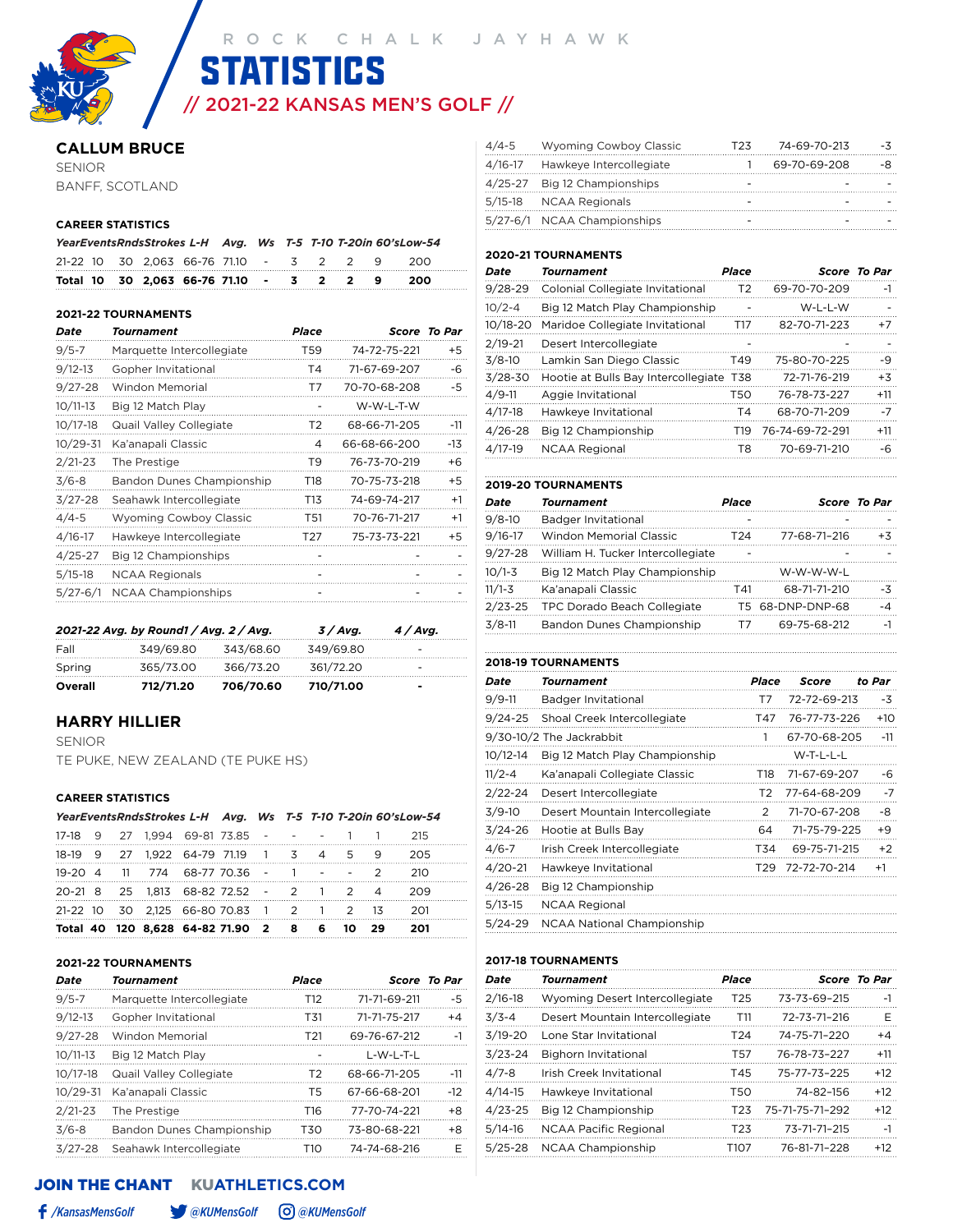

# // 2021-22 KANSAS MEN'S GOLF // **STATISTICS**

|         | 2021-22 Avg. by Round1 / Avg. 2 / Avg. |           | 3/Avg.         | 4 / Avg.        |
|---------|----------------------------------------|-----------|----------------|-----------------|
| Fall    | 346/69.20                              | 350/70.0  | 350/70.0       |                 |
| Spring  | 367/73.4                               | 363/72.6  | 349/69.8       |                 |
| Overall | 713/71.3                               | 713/71.3  | 699/69.9       |                 |
|         | 2020-21 Avg. by Round1 / Avg. 2 / Avg. |           | 3/Avg.         | 4 / Avg.        |
| Fall    | 151/75.5                               | 140/70    | 141/70.50      |                 |
| Spring  | 437/72.83                              | 442/73.67 | 430/71.67      | 72/72           |
| Overall | 588/74.17                              | 582/72.75 | 71.38          | 72              |
|         | 2020-21 Overall Stroke AverageRounds   |           | <b>Strokes</b> | Average         |
| Fall    |                                        | 6         | 432            | 72              |
| Spring  |                                        | 19        | 1,381          | 72.68           |
| Overall |                                        | 25        | 1,813          | 72.52           |
|         | 2019-20 Avg. by Round1 / Avg. 2 / Avg. |           | 3 / Avg.       | 4 / Avg.        |
| Fall    | 145/72.50                              | 139/69.50 | 142/71.00      |                 |
| Spring  | 137/68.50                              | 75/75.00  | 68/68.00       |                 |
| Overall | 282/70.50                              | 214/71.33 | 210/70.00      |                 |
|         | 2019-20 Overall Stroke AverageRounds   |           | <b>Strokes</b> | Average         |
| Fall    |                                        | 6         | 426            | 71              |
| Spring  |                                        | 1         | 68             | 68.0            |
| Overall |                                        | 7         | 494            | 70.5            |
|         | 2018-19 Avg. by Round1 / Avg. 2 / Avg. |           | 3 / Avg.       | 4 / Avg.        |
| Fall    | 286/71.5                               | 286/71.5  | 279/69.75      |                 |
| Spring  | 360/72                                 | 358/71.6  | 355/71         |                 |
| Overall | 646/71.78                              | 644/71.6  | 634/70.4       |                 |
|         | 2018-19 Overall Stroke Average Rounds  |           | <b>Strokes</b> | Average         |
| Fall    |                                        | 12        | 851            | 70.91           |
| Spring  |                                        | 15        | 1,071          | 71.4            |
| Overall |                                        | 27        | 1,922          | 71.19           |
|         | 2017-18 Avg. by Round1 / Avg.2 / Avg.  |           | 3 / Avg.       | <i>4 / Avg.</i> |
| Fall    |                                        |           |                |                 |
| Spring  | 668/74.22                              | 681/75.67 | 574/71.75      | 71/71.00        |
| Overall | 668/74.22                              | 681/75.67 | 574/71.75      | 71/71.00        |
|         | 2017-18 Overall Stroke Average Rounds  |           | <b>Strokes</b> | Average         |
| Fall    |                                        |           |                |                 |
| Spring  |                                        | 27        | 1,994          | 73.85           |

#### **BEN SIGEL**

SENIOR

DEEPHAVEN, MINN. (MINNETONKA HS)

#### **CAREER STATISTICS**

### *YearEventsRndsStrokes L-H Avg. Ws T-5 T-10 T-20in 60'sLow-54*

|  |  | Total 38 112 8,166 64-84 72.91 1 2 4 7 16 |  |  |  |  |
|--|--|-------------------------------------------|--|--|--|--|
|  |  | 21-22 10 30 2,151 64-77 71.70 - 2 - 3 5   |  |  |  |  |
|  |  | 20-21 8 25 1.851 67-84 74.04 - - 2 - 2    |  |  |  |  |
|  |  | 19-20 6 16 1.153 65-78 72.06 1 - 1 1 3    |  |  |  |  |
|  |  | 18-19 9 27 1.964 67-83 72.74 - 1 1 3 5    |  |  |  |  |
|  |  | 17-18 6 17 1,257 69-82 73.94 - - - - -    |  |  |  |  |

#### **2021-22 TOURNAMENTS**

| Date     | Tournament                    | Place           |              | <b>Score To Par</b> |
|----------|-------------------------------|-----------------|--------------|---------------------|
| 9/5-7    | Marquette Intercollegiate     | T29             | 74-68-72-214 | $-2$                |
| 9/12-13  | Gopher Invitational           | T <sub>16</sub> | 71-69-72-212 | $-1$                |
| 9/27-28  | Windon Memorial               | T55             | 72-77-70-219 | +6                  |
| 10/11-13 | Big 12 Match Play             |                 | W-W-W-T-L    |                     |
| 10/17-18 | Quail Valley Collegiate       | T47             | 70-71-76-217 | $+1$                |
| 10/29-31 | Ka'anapali Classic            | 25              | 74-64-72-210 | -3                  |
| 2/21-23  | The Prestige Individual Inv.  | 4               | 69-75-72-216 | Е                   |
| 3/6-8    | Bandon Dunes Championship     | T18             | 72-76-70-218 | $+5$                |
| 3/27-28  | Seahawk Intercollegiate       | T17             | 75-73-70-218 | $+2$                |
| 4/4-5    | <b>Wyoming Cowboy Classic</b> | T51             | 71-76-70-217 | $+1$                |
| 4/16-17  | Hawkeye Intercollegiate       | 3               | 73-65-72-210 | -6                  |
| 4/25-27  | Big 12 Championships          |                 |              |                     |
| 5/15-18  | <b>NCAA Regionals</b>         |                 |              |                     |
| 5/27-6/1 | <b>NCAA Championships</b>     |                 |              |                     |

#### **2020-21 TOURNAMENTS**

| Date       | Tournament                              | <b>Place</b> |                     | Score To Par |  |
|------------|-----------------------------------------|--------------|---------------------|--------------|--|
| 9/28-29    | Colonial Collegiate Invitational        | T6           | 71-69-71-211        | $+1$         |  |
| $10/2 - 4$ | Big 12 Match Play Championship          |              | W-L-L-W             |              |  |
| 10/18-20   | Maridoe Collegiate Invitational         | T65          | 84-79-77-240        | $+14$        |  |
| 2/19-21    | Desert Intercollegiate                  |              |                     |              |  |
| 3/8-10     | Lamkin San Diego Classic                | T69          | 73-80-75-228        | $+12$        |  |
| 3/28-30    | Hootie at Bulls Bay Intercollegiate T28 |              | 75-72-70-217        | $+1$         |  |
| 4/9-11     | Aggie Invitational                      | T31          | 75-74-74-223        | $+7$         |  |
| 4/17-18    | Hawkeye Invitational                    | 6            | 73-70-67-210        | -6           |  |
| 4/26-28    | Big 12 Championship                     |              | T32 74-80-71-70-295 | $+15$        |  |
| 4/17-19    | <b>NCAA Regional</b>                    | T37          | 74-71-73-219        | $+3$         |  |
|            |                                         |              |                     |              |  |

#### **2019-20 TOURNAMENTS**

| Date       | <b>Tournament</b>                 | Place |               | Score To Par |
|------------|-----------------------------------|-------|---------------|--------------|
| $9/8 - 10$ | Badger Invitational               | 16    | 69-72-73-214  | $-2$         |
| 9/16-17    | <b>Windon Memorial Classic</b>    | Τ7    | 71-69-71-211  | $-2$         |
| 9/27-28    | William H. Tucker Intercollegiate | T56   | 74-78-76-228  | $+12$        |
| 10/1-3     | Big 12 Match Play Championship    |       | T-W-L-W-L     |              |
| $11/1-3$   | Ka'anapali Classic                | T41   | 70-69-71-210  | -3           |
| 2/23-25    | TPC Dorado Beach Collegiate       |       | 65-DNP-DNP-65 | -7           |
| 3/8-11     | Bandon Dunes Championship         | T64   | 73-77-75-225  | $+12$        |

#### **2018-19 TOURNAMENTS**

| Date       | Tournament          | Place | Score                        | to Par |
|------------|---------------------|-------|------------------------------|--------|
| $9/9 - 11$ | Badger Invitational |       | T <sub>20</sub> 77-69-73-219 | $+3$   |

**Overall 27 1,994 73.85**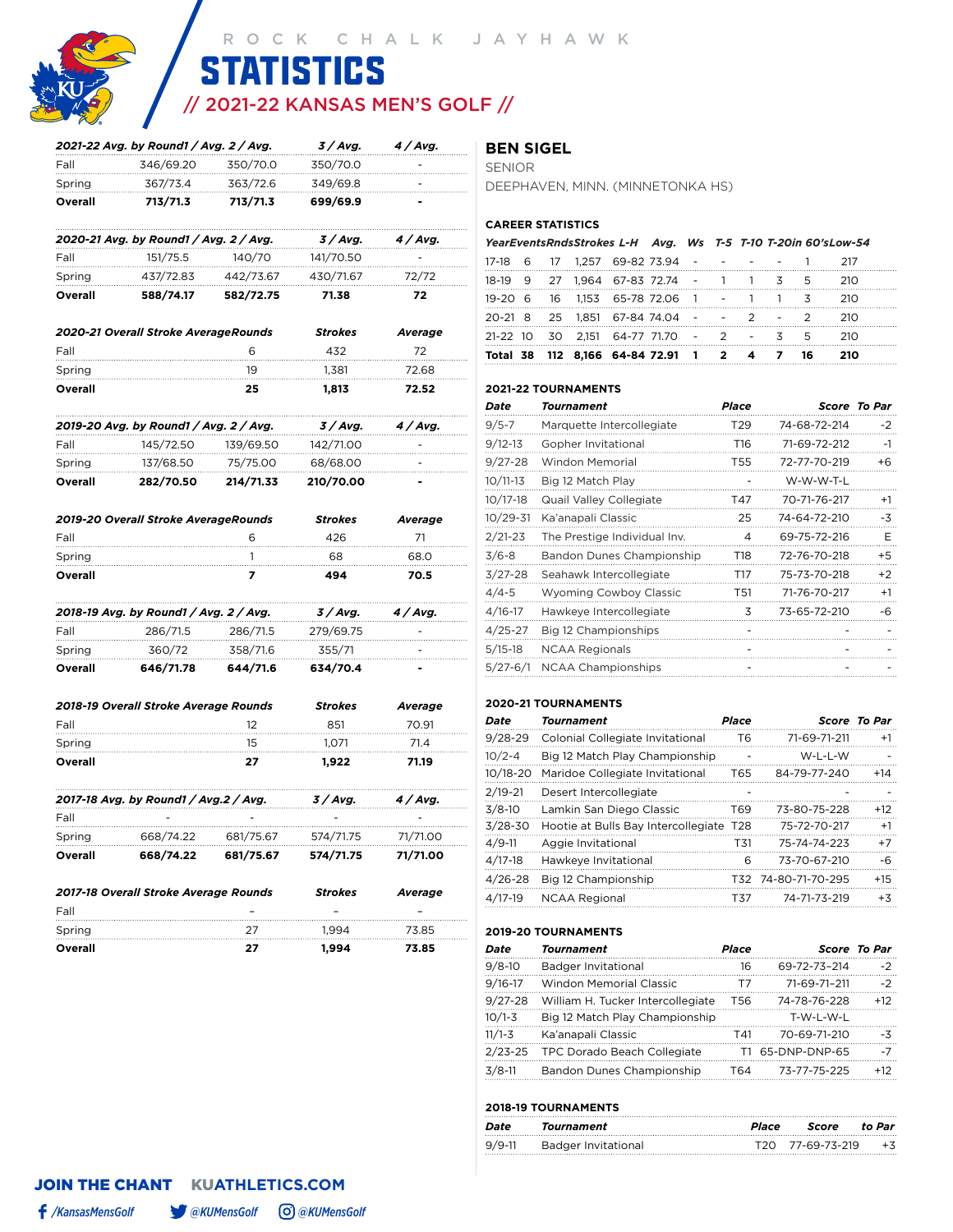

# // 2021-22 KANSAS MEN'S GOLF // **STATISTICS**

| $9/24 - 25$  | Shoal Creek Intercollegiate       | T30 | 75-74-73-222 | +6    |
|--------------|-----------------------------------|-----|--------------|-------|
|              | 9/30-10/2 The Jackrabbit          | 3   | 72-68-72-212 | -4    |
| $10/12 - 14$ | Big 12 Match Play Championship    |     | L-W-L-L-L    |       |
| $11/2 - 4$   | Ka'anapali Collegiate Classic     | T33 | 73-70-67-210 | -3    |
| $2/22 - 24$  | Desert Intercollegiate            | T41 | 73-79-71-223 | $+7$  |
| $3/9-10$     | Desert Mountain Intercollegiate   | T49 | 72-83-74-229 | $+13$ |
| $3/24 - 26$  | Hootie at Bulls Bay               | T46 | 76-75-70-221 | $+5$  |
| $4/6 - 7$    | Irish Creek Intercollegiate       | T14 | 73-69-69-211 | $-2$  |
| $4/20 - 21$  | Hawkeye Invitational              | T39 | 71-72-74-217 | +4    |
| $4/26 - 28$  | Big 12 Championship               |     |              |       |
| $5/13 - 15$  | <b>NCAA Regional</b>              |     |              |       |
| $5/24-29$    | <b>NCAA National Championship</b> |     |              |       |

| Overall | 448/74.67                              | 444/74.00 | 365/73.00 |        |  |
|---------|----------------------------------------|-----------|-----------|--------|--|
| Spring  | 77/77.00                               | 77/77.00  |           |        |  |
| Fall    | 371/74.20                              | 367/73.40 | 365/73.00 |        |  |
|         | 2017-18 Avg. by Round1 / Avg. 2 / Avg. |           | 3 / Avg.  | 4/Avg. |  |
| Overall |                                        | 27        | 1.964     | 72.74  |  |
| Spring  |                                        | 15        | 1.101     | 73.4   |  |
| Fall    |                                        | 12        | 863       | 71.91  |  |

| 2017-18 Overall Stroke Average Rounds |    | <b>Strokes</b> | Average |
|---------------------------------------|----|----------------|---------|
| Fall                                  | 15 | 1103           | 73.53   |
| Spring                                |    | 154            |         |
| Overall                               |    | 1257           | 73.94   |

### **LUKE KLUVER**

SOPHOMORE NORFOLK, NEB. (NORFOLK HS)

#### **CAREER STATISTICS**

|  | YearEventsRndsStrokes L-H Avg. Ws T-5 T-10 T-20in 60'sLow-54 |  |  |  |  |
|--|--------------------------------------------------------------|--|--|--|--|
|  | 19-20 6 16 1.136 66-75 70.84 - 1 1 0 4 202                   |  |  |  |  |
|  | 20-21 8 25 1.815 67-81 72.60 - 1 2 2 4 213                   |  |  |  |  |
|  | 21-22 10 30 2.130 66-79 71.00 1 - 5 1 12 202                 |  |  |  |  |
|  | Total 24 71 5,081 66-81 71.56 1 2 8 3 20 202                 |  |  |  |  |

#### **2021-22 TOURNAMENTS**

| Date         | Tournament                    | Place           |              | <b>Score To Par</b> |
|--------------|-------------------------------|-----------------|--------------|---------------------|
| $9/5 - 7$    | Marquette Intercollegiate     | Т6              | 70-68-70-208 | -8                  |
| $9/12 - 13$  | Gopher Invitational           | 1               | 67-70-66-203 | $-10$               |
| 9/27-28      | Windon Memorial               | T10             | 71-69-70-210 | -3                  |
| 10/11-13     | Big 12 Match Play             |                 | L-L-W-W-W    |                     |
| 10/17-18     | Quail Valley Collegiate       | T <sub>25</sub> | 71-72-69-212 | -4                  |
| 10/29-31     | Ka'anapali Classic            | 9               | 67-67-68-202 | -11                 |
| $2/21 - 23$  | The Prestige                  | 6               | 71-78-68-217 | +4                  |
| $3/6 - 8$    | Bandon Dunes Championship     | T11             | 68-76-73-217 | $+4$                |
| 3/27-28      | Seahawk Intercollegiate       | T58             | 71-79-79-229 | +13                 |
| 4/4-5        | <b>Wyoming Cowboy Classic</b> | T40             | 69-75-72-216 | Е                   |
| 4/16-17      | Hawkeye Intercollegiate       | T <sub>10</sub> | 69-75-72-216 | F                   |
| 4/25-27      | Big 12 Championships          |                 |              |                     |
| $5/15-18$    | <b>NCAA Regionals</b>         |                 |              |                     |
| $5/27 - 6/1$ | <b>NCAA Championships</b>     |                 |              |                     |
|              |                               |                 |              |                     |

#### **2020-21 TOURNAMENTS**

| Date        | Tournament                          | Place          |                 | <b>Score To Par</b> |
|-------------|-------------------------------------|----------------|-----------------|---------------------|
| $9/28 - 29$ | Colonial Collegiate Invitational    | T34            | 70-73-80-223    | $+13$               |
| $10/2 - 4$  | Big 12 Match Play Championship      |                | W-L-L-W         | $\overline{a}$      |
| 10/18-20    | Maridoe Collegiate Invitational     | T4             | 68-72-78-218    | $+2$                |
| $2/19 - 21$ | Desert Intercollegiate              |                |                 |                     |
| $3/8 - 10$  | Lamkin San Diego Classic            | T8             | 71-75-70-216    | F                   |
| $3/28 - 30$ | Hootie at Bulls Bay Intercollegiate | T18            | 71-72-72-215    | -1                  |
| $4/9 - 11$  | Aggie Invitational                  | T12            | 74-73-71-218    | $+2$                |
| $4/17-18$   | Hawkeye Invitational                | T <sub>9</sub> | 67-73-73-213    | $-3\overline{5}$    |
| $4/26 - 28$ | Big 12 Championship                 | T25.           | 81-77-68-67-293 | $-13$               |
| $4/17-19$   | <b>NCAA Regional</b>                | T37            | 73-73-73-219    | $+3$                |
|             |                                     |                |                 |                     |

#### **2017-18 Tournaments**

| Date        | Tournament                             | Place |              | <b>Score To Par</b> |
|-------------|----------------------------------------|-------|--------------|---------------------|
| $9/10-12$   | Badger Invitational (Individual)       | T54   | 73-82-69-224 | $+8$                |
| $9/22 - 24$ | Maui Jim Invitational (Individual)     | T28   | 79-70-72-221 | $+5$                |
| $10/1 - 3$  | The Jackrabbit (Individual)            | T51   | 71-72-74-217 | $+1$                |
| 10/16-17    | Autotrader Collegiate (Individual) T35 |       | 74-73-76-223 | $+7$                |
| $11/3 - 5$  | Ka'anapali Classic (Individual)        | T45.  | 74-70-74-218 | $+5$                |
| $4/14-15$   | Hawkeye Invitationial (Individual) T40 |       | 77-77-154    | $+11$               |

|         | 2021-22 Avg. by Round1 / Avg. 2 / Avg. |           | 3 / Avg.  | 4 / Ava.   |  |
|---------|----------------------------------------|-----------|-----------|------------|--|
| Fall    | 361/72.2                               | 349/69.8  | 362/72.4  |            |  |
| Spring  | 360/72.0                               | 365/73.0  | 354/70.8  |            |  |
| Overall | 721/72.1                               | 714/71.4  | 716/71.6  |            |  |
|         | 2020-21 Avg. by Round1 / Avg. 2 / Avg. |           | 3 / Avg.  | $4 /$ Avg. |  |
| Fall    | 155/77.5                               | 148/74    | 148/74    |            |  |
| Spring  | 444/74                                 | 447/74.5  | 430/71.67 | 79/79      |  |
| Overall | 599/74.88                              | 595/73.38 | 578/72.85 | 79/79      |  |

| 2020-21 Overall Stroke AverageRounds |    | <b>Strokes</b> | Average |
|--------------------------------------|----|----------------|---------|
| Fall                                 |    | 451            | 75 17   |
| Spring                               | 19 | 1.400          | 73 68   |
| Overall                              | 25 | 1.851          | 74.04   |

| Overall | 422/70.33                              | 365/73.00 | 366/73.20 | $\overline{\phantom{a}}$ |
|---------|----------------------------------------|-----------|-----------|--------------------------|
| Spring  | 138/69.00                              | 77/77.00  | 75/75.00  | -                        |
| Fall    | 284/71                                 | 288/72.00 | 291/72.75 | -                        |
|         | 2019-20 Avg. by Round1 / Avg. 2 / Avg. |           | 3 / Ava.  | $4/A$ va.                |

| 2019-20 Overall Stroke AverageRounds   |           |           | <b>Strokes</b> | Average   |
|----------------------------------------|-----------|-----------|----------------|-----------|
| Fall                                   |           | 12        | 863            | 7192      |
| Spring                                 |           | 4         | 290            | 72.50     |
| Overall                                |           | 16        | 1.153          | 71.38     |
| 2018-19 Avg. by Round1 / Avg. 2 / Avg. |           |           | 3/Avg.         | $4/A$ vq. |
| Fall                                   | 297/74.25 | 281/70.25 | 285/71.25      |           |
| Spring                                 | 365/73    | 378/75.6  | 358/71.6       |           |
| Overall                                | 662/73.56 | 659/73.2  | 643/71.4       |           |

*2018-19 Overall Stroke Average Rounds Strokes Average*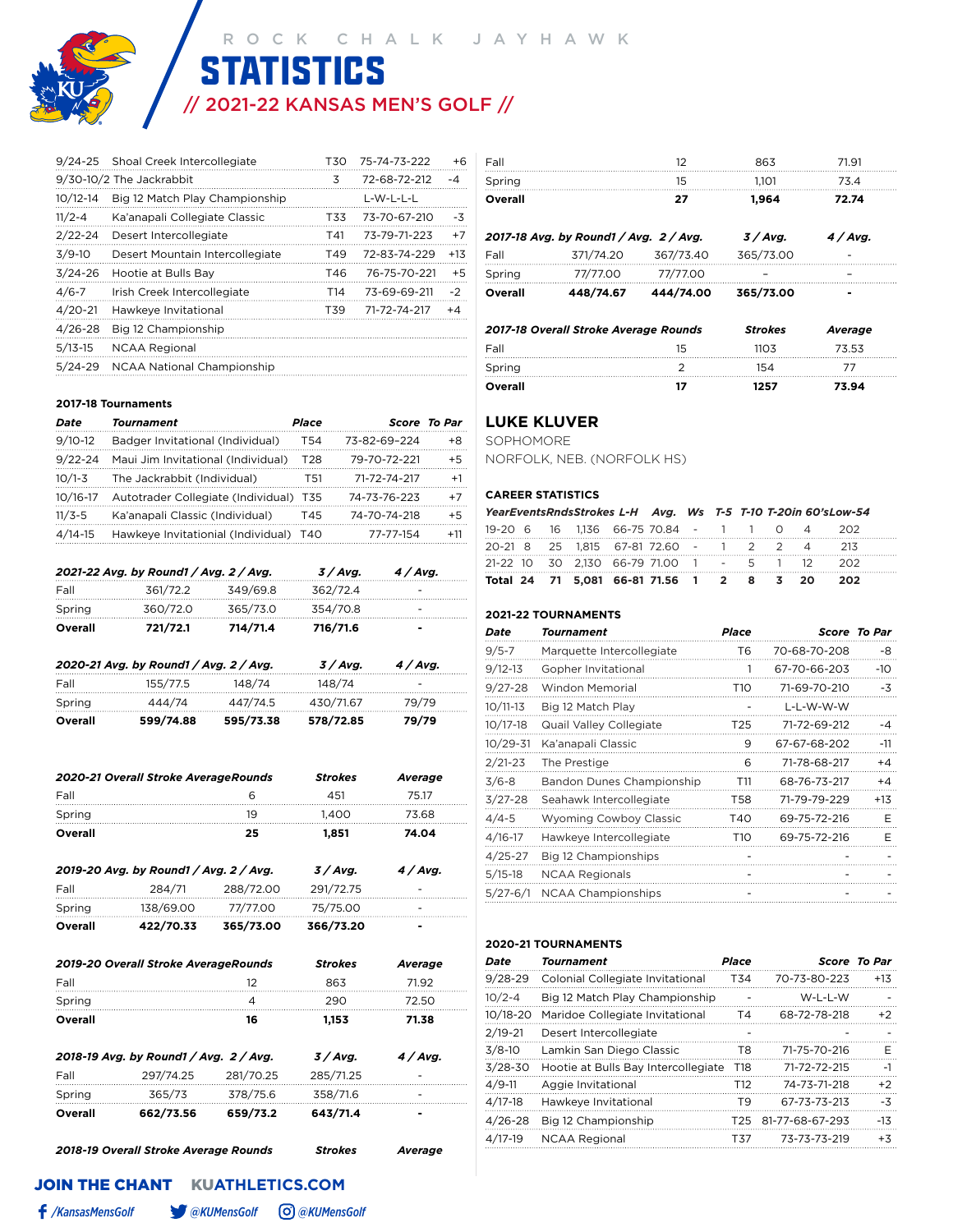# // 2021-22 KANSAS MEN'S GOLF // **STATISTICS** ROCK CHALK JAYHAWK<br>STATISTICS

#### **2019-20 TOURNAMENTS**

| Date        | Tournament                        | Place |               | <b>Score To Par</b> |
|-------------|-----------------------------------|-------|---------------|---------------------|
| $9/8 - 10$  | Badger Invitational               | T21   | 70-73-73-216  | F                   |
| $9/16 - 17$ | <b>Windon Memorial Classic</b>    | Τ5    | 70-71-69-210  | -3                  |
| $9/27 - 28$ | William H. Tucker Intercollegiate | T25   | 75-71-74-220  | $+4$                |
| $10/1 - 3$  | Big 12 Match Play Championship    |       | W-W-W-W-W     |                     |
| $11/1 - 3$  | Ka'anapali Classic                | T6    | 67-69-66-202  | $-11$               |
| $2/23 - 25$ | TPC Dorado Beach Collegiate       | T48   | 73-DNP-DNP-73 | $+1$                |
| $3/8-11$    | Bandon Dunes Championship         | T21   | 72-68-75-215  | $+2$                |
|             |                                   |       |               |                     |

|         | 2021-22 Avg. by Round1 / Avg. 2 / Avg. |          | 3/Avg.   | 4/Avg.     |
|---------|----------------------------------------|----------|----------|------------|
| Fall    | 346/69.2                               | 346/69.2 | 343/68.6 |            |
| Spring  | 348/69.6                               | 383/76.6 | 364/72.8 |            |
| Overall | 694/69.4                               | 729/72.9 | 707/70.7 |            |
|         | 2020-21 Avg. by Round1 / Avg. 2 / Avg. |          | 3 / Avg. | $4 /$ Avg. |
| Fall    | 138/69                                 | 145/72.5 | 158/79   |            |

Spring 437/72.83 443/73.83 427/71.17 67/67 **Overall 575/70.96 588/73.17 585/75.09 67/67**

|         | 2020-21 Overall Stroke AverageRounds   |           | <b>Strokes</b> | Average |
|---------|----------------------------------------|-----------|----------------|---------|
| Fall    |                                        | 6         | 441            | 73.50   |
| Spring  |                                        | 19        | 1.374          | 72.32   |
| Overall |                                        | 25        | 1.815          | 72.60   |
|         | 2019-20 Avg. by Round1 / Avg. 2 / Avg. |           | 3/Avg.         | 4/Avg.  |
| Fall    | 282/70.50                              | 284/71.00 | 282/70.5       |         |
| Spring  | 145/73.00                              | 72/72.00  | 76/76.00       |         |
| Overall | 427/71.17                              | 284/71.20 | 282/71.60      |         |

| 2019-20 Overall Stroke AverageRounds | <b>Strokes</b> | Average |        |
|--------------------------------------|----------------|---------|--------|
| Fall                                 |                | 848     | 70.67  |
| Spring                               |                | 361     | 73 O.O |
| Overall                              |                | 1.209   | 71.12  |

### **ZACH SOKOLOSKY**

REDSHIRT SOPHOMORE WICHITA, KAN. (ANDOVER HS)

#### **CAREER STATISTICS**

|  | YearEventsRndsStrokes L-H Avg. Ws T-5 T-10 T-20in 60'sLow-54 |  |  |  |     |  |
|--|--------------------------------------------------------------|--|--|--|-----|--|
|  |                                                              |  |  |  |     |  |
|  | 19-20 1 3 221 68-77 73.67 - - - - 1 221                      |  |  |  |     |  |
|  | 20-21 6 18 1,367 70-81 75.94 - - - - 2 -                     |  |  |  |     |  |
|  | 21-22 3 8 590 67-83 73.75 - 1 - 1 2 205                      |  |  |  |     |  |
|  | Total 10 29 2,178 67-83 75.10 - 1 - 3 3                      |  |  |  | 205 |  |

**2021-22 TOURNAMENTS**

| Date         | <b>Tournament</b>                     | Place |              | <b>Score To Par</b> |
|--------------|---------------------------------------|-------|--------------|---------------------|
| $9/5 - 7$    | Marquette Intercollegiate             |       |              |                     |
| $9/12 - 13$  | Gopher Invitational                   |       |              |                     |
| $9/12 - 13$  | Minnesota Golf Classic (Individual) 2 |       | 67-68-70-205 | $-11$               |
| $9/27 - 28$  | Windon Memorial                       |       |              |                     |
| $10/11-13$   | Big 12 Match Play                     |       |              |                     |
| $10/17 - 18$ | Jake Owen Classic                     |       |              |                     |
|              | 10/29-31 Ka'anapali Classic           |       |              |                     |
|              | <b>JOIN THE CHANT KUATHLETICS.COM</b> |       |              |                     |

| $2/21 - 23$  | The Prestige                  | T90 | 73-83-76-232 | $+19$  |
|--------------|-------------------------------|-----|--------------|--------|
| $3/6 - 8$    | Bandon Dunes Championship     |     |              |        |
| $3/18-19$    | The Indy (Individual)         | 15  | 73-80-153    | $+1.3$ |
| $3/27 - 28$  | Seahawk Intercollegiate       |     |              |        |
| $4/4 - 5$    | <b>Wyoming Cowboy Classic</b> |     |              |        |
| $4/16 - 17$  | Hawkeye Intercollegiate       |     |              |        |
| $4/25 - 27$  | Big 12 Championships          |     |              |        |
| $5/15-18$    | <b>NCAA Regionals</b>         |     |              |        |
| $5/27 - 6/1$ | <b>NCAA Championships</b>     |     |              |        |

#### **2020-21 TOURNAMENTS**

| Date       | Tournament                          | Place           |              | Score To Par |
|------------|-------------------------------------|-----------------|--------------|--------------|
| 9/28-29    | Colonial Collegiate Invitational    | 52              | 75-78-78-231 | $+21$        |
| $10/2 - 4$ | Big 12 Match Play Championship      |                 | L-T-L-L      |              |
| 10/18-20   | Maridoe Collegiate Invitational     |                 |              |              |
| 2/19-21    | Desert Intercollegiate              |                 |              |              |
| 3/8-10     | Lamkin San Diego Classic            | T76             | 78-77-76-231 | $+15$        |
| 3/22-23    | The Twin Oaks Inercollegiate*       | T15             | 71-72-74-217 | $+4$         |
| 3/28-30    | Hootie at Bulls Bay Intercollegiate | T93             | 81-79-79-293 | $+23$        |
| 4/9-11     | Aggie Invitational                  | T70             | 78-77-79-234 | $+18$        |
| 4/17-18    | Hawkeye Invitational                | T <sub>12</sub> | 70-75-70-215 | $-1$         |
| 4/26-28    | Big 12 Championship                 |                 |              |              |
| 4/17-19    | <b>NCAA Regional</b>                |                 |              |              |

#### **2019-20 TOURNAMENTS**

| Date       | <b>Tournament</b>                         | Place |                   | <b>Score To Par</b> |
|------------|-------------------------------------------|-------|-------------------|---------------------|
| $9/8 - 10$ | <b>Badger Invitational</b>                | T47   | 77-68-76-221      |                     |
|            | 9/16-17 Windon Memorial Classic           |       |                   |                     |
|            | 9/27-28 William H. Tucker Intercollegiate |       |                   |                     |
| $10/1 - 3$ | Big 12 Match Play Championship            |       | DNP-DNP-L-DNP-DNP |                     |

|         | 2021-22 Avg. by Round1 / Avg. 2 / Avg. |          | 3 / Ava. | 4/Avg. |
|---------|----------------------------------------|----------|----------|--------|
| Fall    | 67/67.0                                | 68/68.0  | 70/70.0  |        |
| Spring  | 146/73.0                               | 163/81.5 | 76/76.0  |        |
| Overall | 213/71.0                               | 231/77.0 | 146/73.0 | -      |

|         | 2020-21 Avg. by Round1 / Avg. 2 / Avg. |           | 3/Avg.   | 4/Avg.                   |  |
|---------|----------------------------------------|-----------|----------|--------------------------|--|
| Fall    | 75/75                                  | 78/78     | 78/78    |                          |  |
| Spring  | 378/75.6                               | 380/76    | 378/75.5 |                          |  |
| Overall | 453/75.5                               | 458/76.33 | 456/76   | $\overline{\phantom{a}}$ |  |

|         | 2020-21 Overall Stroke AverageRounds   |       | <b>Strokes</b> | Average |
|---------|----------------------------------------|-------|----------------|---------|
| Fall    |                                        | 3     | 231            | 77.00   |
| Spring  |                                        | 15    | 1.136          | 75.73   |
| Overall |                                        | 18    | 1,367          | 75.94   |
|         | 2019-20 Avg. by Round1 / Avg. 2 / Avg. |       | 3/Avg.         | 4/Avg.  |
| Fall    | 77/77                                  | 68/68 | 76/76          |         |
| Spring  |                                        |       |                |         |
| Overall | 77/77                                  | 68/68 | 76/76          |         |
|         | 2019-20 Overall Stroke AverageRounds   |       | <b>Strokes</b> | Average |
| Fall    |                                        | 3     | 221            | 73.67   |
| Spring  |                                        |       |                |         |

**Overall 3 221 73.67**

*/KansasMensGolf @KUMensGolf @KUMensGolf*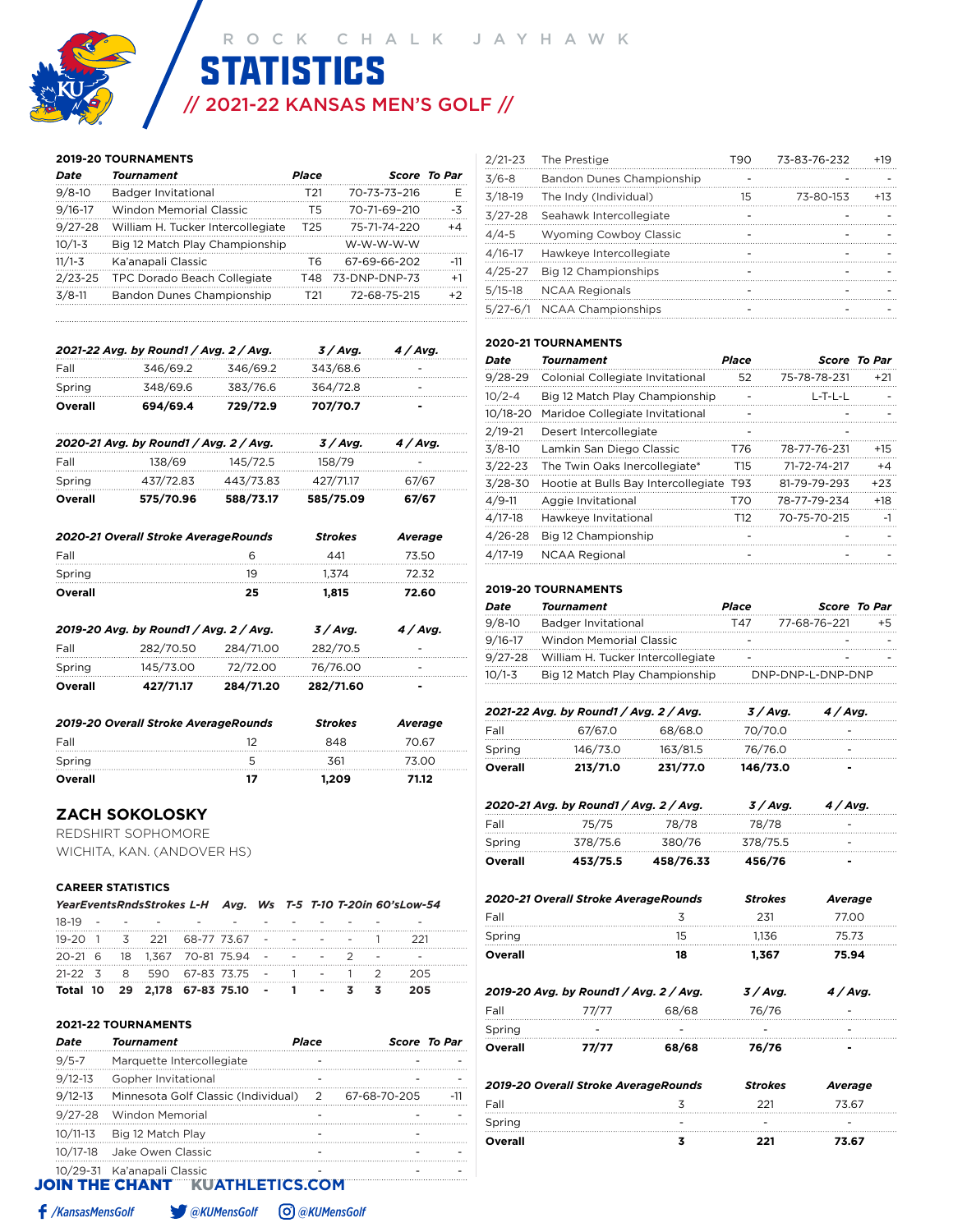// 2021-22 KANSAS MEN'S GOLF //

**STATISTICS** 

#### **SION AUDRAIN**

SOPHOMORE GARDEN CITY, KAN. (GARDEN CITY HS)

#### **CAREER STATISTICS**

|  |                                              |  |  |  | YearEventsRndsStrokes L-H Avg. Ws T-5 T-10 T-20in 60'sLow-54 |  |
|--|----------------------------------------------|--|--|--|--------------------------------------------------------------|--|
|  | 19-20 1 3 222 73-76 74.00 - - - - - - 222    |  |  |  |                                                              |  |
|  | 20-21 6 19 1.412 68-82 74.32 - 1 - 1 1 215   |  |  |  |                                                              |  |
|  | 21-22 2 5 360 68-76 72.00 - - 1 1 1 214      |  |  |  |                                                              |  |
|  | Total 9 27 1.994 68-82 73.85 - 1 1 2 2 2 214 |  |  |  |                                                              |  |

#### **2021-22 TOURNAMENTS**

| Date         | Tournament                              | Place |              | Score To Par |
|--------------|-----------------------------------------|-------|--------------|--------------|
| $9/5 - 7$    | Marquette Intercollegiate               |       |              |              |
| $9/12 - 13$  | Gopher Invitational                     |       |              |              |
| $9/12 - 13$  | Minnesota Golf Classic (Individual) T13 |       | 68-73-73-214 | -2           |
| $9/27 - 28$  | <b>Windon Memorial</b>                  |       |              |              |
| $10/11-13$   | Big 12 Match Play                       |       |              |              |
| $10/17 - 18$ | Jake Owen Classic                       |       |              |              |
| $10/29 - 31$ | Ka'anapali Classic                      |       |              |              |
| $2/21 - 23$  | The Prestige                            |       |              |              |
| $3/6 - 8$    | Bandon Dunes Championship               |       |              |              |
| $3/18-19$    | The Indy (Individual)                   | 6     | 76-70-146    | +6           |
| $3/27 - 28$  | Seahawk Intercollegiate                 |       |              |              |
| $4/4 - 5$    | <b>Wyoming Cowboy Classic</b>           |       |              |              |
| $4/16 - 17$  | Hawkeye Intercollegiate                 |       |              |              |
| $4/25 - 27$  | Big 12 Championships                    |       |              |              |
| $5/15-18$    | <b>NCAA Regionals</b>                   |       |              |              |
| $5/27 - 6/1$ | <b>NCAA Championships</b>               |       |              |              |
|              |                                         |       |              |              |

#### **2020-21 TOURNAMENTS**

| Date        | Tournament                          | <b>Place</b> |                    | <b>Score To Par</b> |
|-------------|-------------------------------------|--------------|--------------------|---------------------|
| $9/28 - 29$ | Colonial Collegiate Invitational    | 55           | 82-76-79-237       | $+27$               |
| $10/2 - 4$  | Big 12 Match Play Championship      |              | L-L-L-W            |                     |
| 10/18-20    | Maridoe Collegiate Invitational     |              |                    |                     |
| $2/19 - 21$ | Desert Intercollegiate              |              |                    |                     |
| $3/8-10$    | Lamkin San Diego Classic            |              |                    |                     |
| $3/22 - 23$ | The Twin Oaks Inercollegiate*       | T50          | 80-70-73-223       | $+10$               |
| $3/28 - 30$ | Hootie at Bulls Bay Intercollegiate |              |                    |                     |
| $4/9 - 11$  | Aggie Invitational                  | -            |                    |                     |
| $4/12 - 13$ | The Stampede at the Creek*          | 3            | 76-73-72-221       | $+5$                |
| $4/17-18$   | Hawkeye Invitational                | T12          | 71-72-72-215       | $-1$                |
| $4/26 - 28$ | Big 12 Championship                 |              | 44 77-76-75-72-300 | $+20$               |
| $4/17-19$   | <b>NCAA Regional</b>                | T23          | 73-72-68-216       | F                   |

|             | <b>2019-20 TOURNAMENTS</b>        |     |                              |  |  |  |  |
|-------------|-----------------------------------|-----|------------------------------|--|--|--|--|
| Date        | Tournament                        |     | Place<br><b>Score to Par</b> |  |  |  |  |
| $9/8 - 10$  | Badger Invitational               |     |                              |  |  |  |  |
| $9/16 - 17$ | Windon Memorial Classic           |     |                              |  |  |  |  |
| $9/27 - 28$ | William H. Tucker Intercollegiate |     |                              |  |  |  |  |
| $10/1 - 3$  | Big 12 Match Play Championship    |     |                              |  |  |  |  |
| $11/1 - 3$  | Ka'anapali Classic                | T96 | 73-76-73-222                 |  |  |  |  |
|             |                                   |     |                              |  |  |  |  |

|         | 2021-22 Avg. by Round1 / Avg. 2 / Avg. |          | 3 / Ava. | 4 / Ava. |
|---------|----------------------------------------|----------|----------|----------|
| Fall    | 68/68.0                                | 73/73.0  |          |          |
| Spring  | 76/76.0                                | 70/70.0  |          |          |
| Overall | 144/72.0                               | 143/71.5 | 73/73.0  |          |

JOIN THE CHANTKU**ATHLETICS.COM**

| Fall    | 2019-20 Overall Stroke AverageRounds   | 3         | <b>Strokes</b><br>222 | Average<br>70.67 |
|---------|----------------------------------------|-----------|-----------------------|------------------|
|         |                                        |           |                       |                  |
| Overall | 73/73                                  | 76/76     | 73/73                 |                  |
| Spring  |                                        |           |                       |                  |
| Fall    | 73/73                                  | 76/76     | 73/73                 |                  |
|         | 2019-20 Avg. by Round1 / Avg. 2 / Avg. |           | 3/Avg.                | 4/Avg.           |
| Overall |                                        | 19        | 1,412                 | 74.32            |
| Spring  |                                        | 16        | 1,175                 | 73.44            |
| Fall    |                                        | 3         | 237                   | 79.00            |
|         | 2020-21 Overall Stroke AverageRounds   |           | <b>Strokes</b>        | Average          |
| Overall | 464/77.33                              | 440/73.33 | 439/73.17             | 72/72            |
| Spring  | 382/76.40                              | 364/72.8  | 360/72                | 72/72            |

**-***2020-21 Avg. by Round1 / Avg. 2 / Avg. 3 / Avg. 4 / Avg.*

Fall 82/82 76/76 79/79

|                          | 1.1.1 |
|--------------------------|-------|
| $\overline{\phantom{a}}$ | -     |
|                          | 70.67 |
|                          | フフフ   |

## **GRANT HERRENBRUCK**

REDSHIRT SOPHOMORE

SALINA, KAN. (SACRED HEART HS)

#### **CAREER STATISTICS**

| YearEventsRndsStrokes L-H Avg. Ws T-5 T-10 T-20in 60'sLow-54 |  |  |  |  |  |  |  |  |
|--------------------------------------------------------------|--|--|--|--|--|--|--|--|
| 10 10                                                        |  |  |  |  |  |  |  |  |

|           |  | Total 2 5 398 76-89 79.60 -                                                                                                                                                                                                    |  | . |  | - |
|-----------|--|--------------------------------------------------------------------------------------------------------------------------------------------------------------------------------------------------------------------------------|--|---|--|---|
|           |  | $21-22$ 1 2 165 76-89 82.50 - - - - -                                                                                                                                                                                          |  |   |  |   |
|           |  | $20-21$ 1 3 233 76-79 7767 - - - - -                                                                                                                                                                                           |  |   |  |   |
| $19-20 -$ |  | in the second contract of the second contract of the second contract of the second second second and second second second second second second second second second second second second second second second second second se |  |   |  |   |
| 18-19     |  |                                                                                                                                                                                                                                |  |   |  |   |

#### **2021-22 TOURNAMENTS**

| Date         | Tournament                    | Place |           | <b>Score To Par</b> |
|--------------|-------------------------------|-------|-----------|---------------------|
| $9/5 - 7$    | Marquette Intercollegiate     |       |           |                     |
| $9/12 - 13$  | Gopher Invitational           |       |           |                     |
| $9/27 - 28$  | Windon Memorial               |       |           |                     |
| $10/11-13$   | Big 12 Match Play             |       |           |                     |
| $10/17 - 18$ | Jake Owen Classic             |       |           |                     |
| $10/29 - 31$ | Ka'anapali Classic            |       |           |                     |
| $2/21 - 23$  | The Prestige                  |       |           |                     |
| $3/6 - 8$    | Bandon Dunes Championship     |       |           |                     |
| $3/18-19$    | The Indy (Individual)         | 28    | 89-76-165 | $+25$               |
| $3/27 - 28$  | Seahawk Intercollegiate       |       |           |                     |
| $4/4 - 5$    | <b>Wyoming Cowboy Classic</b> |       |           |                     |
| $4/16 - 17$  | Hawkeye Intercollegiate       |       |           |                     |
| $4/25 - 27$  | Big 12 Championships          |       |           |                     |
| $5/15-18$    | <b>NCAA Regionals</b>         |       |           |                     |
| $5/27 - 6/1$ | <b>NCAA Championships</b>     |       |           |                     |

#### **2020-21 TOURNAMENTS**

| Date | <b>Tournament</b>                        | Place | Score To Par |
|------|------------------------------------------|-------|--------------|
|      | 9/28-29 Colonial Collegiate Invitational |       |              |
|      | 10/2-4 Big 12 Match Play Championship    |       |              |
|      | 10/18-20 Maridoe Collegiate Invitational |       |              |
|      | 2/19-21 Desert Intercollegiate           |       |              |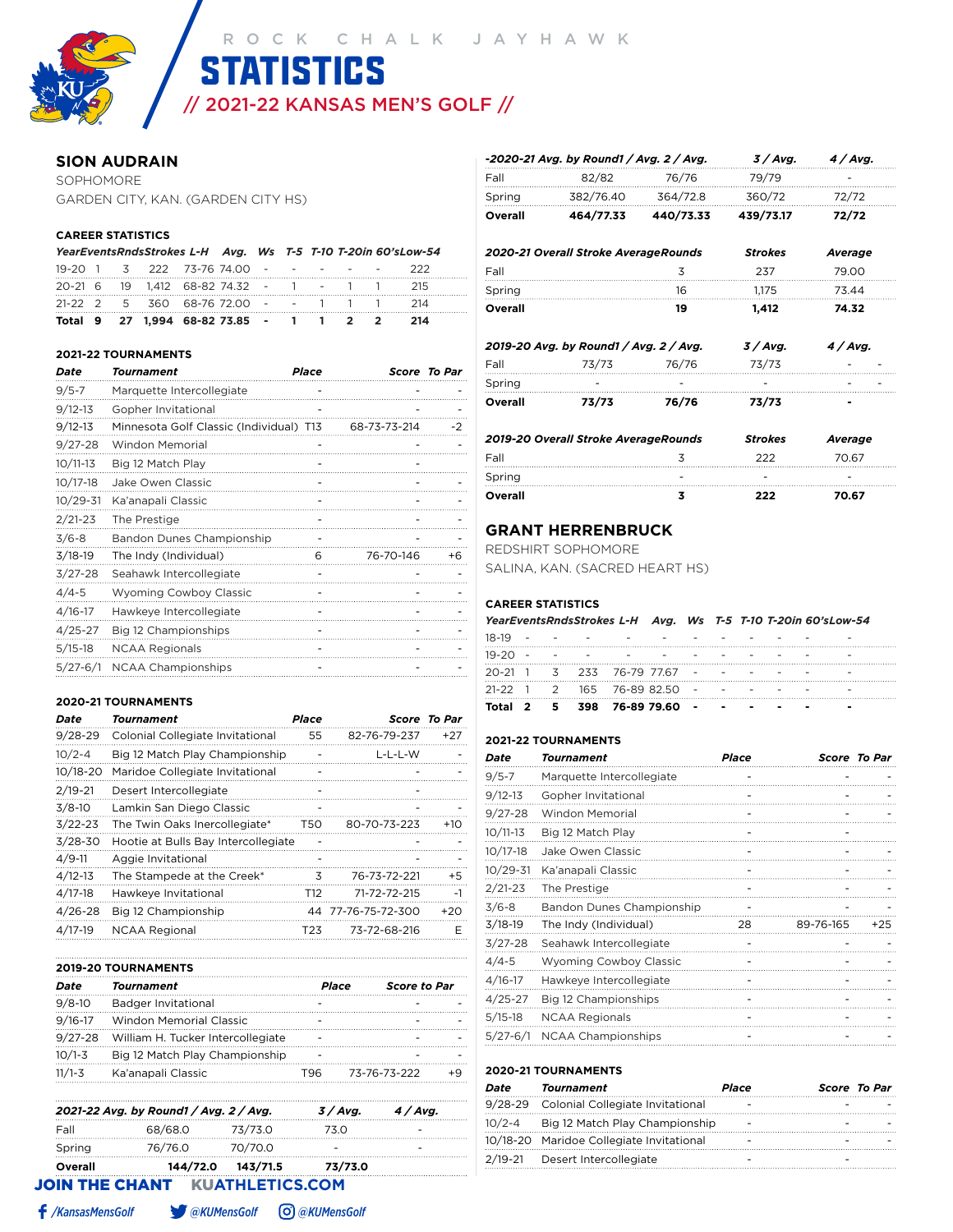# // 2021-22 KANSAS MEN'S GOLF // **STATISTICS**

|            | 3/8-10 Lamkin San Diego Classic             |     |              |     |
|------------|---------------------------------------------|-----|--------------|-----|
|            | 3/28-30 Hootie at Bulls Bay Intercollegiate |     |              |     |
| $4/9 - 11$ | Aggie Invitational                          |     |              |     |
|            | 4/12-13 The Stampede at The Creek*          | T31 | 78-76-79/233 | +17 |
| $4/17-18$  | Hawkeye Invitational                        |     |              |     |
|            | 4/26-28 Big 12 Championship                 |     |              |     |
|            | 4/17-19 NCAA Regional                       |     |              |     |

|         | 2021-22 Avg. by Round1 / Avg. 2 / Avg. | 3 / Avg. | 4 / Avg. |   |
|---------|----------------------------------------|----------|----------|---|
| Fall    |                                        |          |          |   |
| Spring  | 89/89.0                                | 76/76.0  |          |   |
| Overall | 89/89.0                                | 76/76.0  | -        | - |

|         | 2020-21 Avg. by Round1 / Avg. 2 / Avg. |       | 3 / Ava. | 4/Avg. |
|---------|----------------------------------------|-------|----------|--------|
| Fall    |                                        |       |          |        |
| Spring  | 78/78                                  | 76/76 | 79/79    |        |
| Overall | 78/78                                  | 76/76 | 79/79    | -      |

| 2020-21 Overall Stroke AverageRounds | <b>Strokes</b> | Average |      |
|--------------------------------------|----------------|---------|------|
| Fall                                 |                |         | -    |
| Spring                               |                | つつて     | 7767 |
| Overall                              |                |         | -    |

#### **WILLIAM DUQUETTE**

SOPHOMORE MONTREAL, CANADA (SADDLEBROOK HS)

#### **CAREER STATISTICS**

| YearEventsRndsStrokes L-H Avg. Ws T-5 T-10 T-20in 60'sLow-54 |  |  |
|--------------------------------------------------------------|--|--|
| -- - -                                                       |  |  |

|  |  | Total 14 41 3,013 69-81 73.49 - 1 2 1 2 213 |  |  |  |  |
|--|--|---------------------------------------------|--|--|--|--|
|  |  | 21-22 6 16 1.163 69-78 72.69 - 1 1 1 2 213  |  |  |  |  |
|  |  | 20-21 8 25 1.850 70-81 74.00 - - 1 - - 215  |  |  |  |  |
|  |  | <u>19-20 - - - - - - - - -</u>              |  |  |  |  |

#### **2021-22 TOURNAMENTS**

| Date         | Tournament                    | <b>Place</b>    |              | Score To Par |
|--------------|-------------------------------|-----------------|--------------|--------------|
| $9/5 - 7$    | Marquette Intercollegiate     |                 |              |              |
| $9/5 - 6$    | Washington County Individual  | T <sub>27</sub> | 73-74-147    | $+3$         |
| $9/12 - 13$  | Gopher Invitational           |                 |              |              |
| $9/27 - 28$  | <b>Windon Memorial</b>        |                 |              |              |
| $10/11-13$   | Big 12 Match Play             |                 |              |              |
| $10/17 - 18$ | Jake Owen Classic             |                 |              |              |
| $10/29 - 31$ | Ka'anapali Classic            |                 |              |              |
| $2/21 - 23$  | The Prestige Individual Inv.  | T11             | 75-74-69-218 | $+2$         |
| $3/6 - 8$    | Bandon Dunes Championship     | T30             | 73-78-70-221 | $+8$         |
| $3/18-19$    | The Indy (Individual)         | 2               | 72-70-142    | $+2$         |
| $3/27 - 28$  | Seahawk Intercollegiate       | 6               | 69-71-73-213 | -3           |
| $4/4 - 5$    | <b>Wyoming Cowboy Classic</b> |                 |              |              |
| $4/16 - 17$  | Hawkeye Intercollegiate       | T32             | 76-72-74-222 | +6           |
| $4/25 - 27$  | Big 12 Championships          |                 |              |              |
| $5/15-18$    | <b>NCAA Regionals</b>         |                 |              |              |
| $5/27 - 6/1$ | <b>NCAA Championships</b>     |                 |              |              |
|              |                               |                 |              |              |

#### **2020-21 TOURNAMENTS**

| Date | Tournament                               | Place |              | Score To Par |
|------|------------------------------------------|-------|--------------|--------------|
|      | 9/28-29 Colonial Collegiate Invitational | T34   | 72-77-74-223 | $+1.5$       |

| $10/2 - 4$  | Big 12 Match Play Championship      |                 | T-L-L-W         |       |
|-------------|-------------------------------------|-----------------|-----------------|-------|
| 10/18-20    | Maridoe Collegiate Invitational     | T32             | 77-75-74-226    | $+10$ |
| $2/19 - 21$ | Desert Intercollegiate              |                 |                 |       |
| $3/8-10$    | Lamkin San Diego Classic            | T6              | 70-75-70-215    | -1    |
| $3/28 - 30$ | Hootie at Bulls Bay Intercollegiate | T81             | 75-74-79-228    | $+12$ |
| $4/9 - 11$  | Aggie Invitational                  | T63             | 81-73-77-231    | $+15$ |
| $4/17 - 18$ | Hawkeye Invitational                | T <sub>23</sub> | 73-75-71-219    | $+3$  |
| $4/26 - 28$ | Big 12 Championship                 | T22             | 76-74-71-71-292 | $+11$ |
| $4/17-19$   | <b>NCAA Regional</b>                | T27             | 71-73-72-216    | F     |
|             |                                     |                 |                 |       |

|         | 2021-22 Avg. by Round1 / Avg. 2 / Avg. | $3/A$ vq. | $4/A$ vq. |                          |  |
|---------|----------------------------------------|-----------|-----------|--------------------------|--|
| Fall    | 73/73.0                                | 74/74.0   |           | -                        |  |
| Spring  | 365/73.0                               | 365/73.0  | 286/71.5  | -                        |  |
| Overall | 438/73.0                               | 439/73.2  | 286/71.5  | $\overline{\phantom{a}}$ |  |

|         | 2020-21 Avg. by Round1 / Avg. 2 / Avg. |          | 3 / Ava.  | 4 / Avg. |  |
|---------|----------------------------------------|----------|-----------|----------|--|
| Fall    | 149/74.50                              | 152/76   | 74/74     |          |  |
| Spring  | 446/74.33                              | 444/74   | 440/73.33 | 71/71    |  |
| Overall | 595/74.38                              | 596/74.5 | 588/73.5  | 71/71    |  |

| 2020-21 Overall Stroke AverageRounds |    | <b>Strokes</b> | Average |
|--------------------------------------|----|----------------|---------|
| Fall                                 |    | 449            | 74 83   |
| Spring                               | 19 | 1401           | 73 74   |
| Overall                              | 25 | 1.850          | 74.00   |

#### **HANK LIERZ**

SOPHOMORE

SAINT JOSEPH, MIS. (BISHOP LEBLOND HS)

#### **CAREER STATISTICS**

|  |  |                                                     |  |  |  | YearEventsRndsStrokes L-H Avg. Ws T-5 T-10 T-20in 60'sLow-54 |  |
|--|--|-----------------------------------------------------|--|--|--|--------------------------------------------------------------|--|
|  |  | 19-20 - - - - - - - - - - - -                       |  |  |  |                                                              |  |
|  |  | 20-21 1 3 236 77-81 78.67 - - - - - -               |  |  |  | - 236                                                        |  |
|  |  | $21-22$ 1 3 212 68-72 70.67 - - - - 1 212           |  |  |  |                                                              |  |
|  |  | Total 2   6   448   68-81 74.67   -   -   -   -   1 |  |  |  | - 212                                                        |  |

#### **2021-22 TOURNAMENTS**

| Date         | Tournament                    | Place |              | <b>Score To Par</b> |
|--------------|-------------------------------|-------|--------------|---------------------|
| $9/5 - 7$    | Marquette Intercollegiate     |       |              |                     |
| $9/12 - 13$  | Gopher Invitational           |       |              |                     |
| $9/27 - 28$  | <b>Windon Memorial</b>        |       |              |                     |
| 10/11-13     | Big 12 Match Play             |       | L-L          |                     |
| 10/17-18     | Jake Owen Classic             |       |              |                     |
| 10/29-31     | Ka'anapali Classic            | T30   | 68-72-72-212 | -1                  |
| $2/21 - 23$  | The Prestige                  |       |              |                     |
| $3/6 - 8$    | Bandon Dunes Championship     |       |              |                     |
| 3/27-28      | Seahawk Intercollegiate       |       |              |                     |
| $4/4 - 5$    | <b>Wyoming Cowboy Classic</b> |       |              |                     |
| 4/16-17      | Hawkeye Intercollegiate       |       |              |                     |
| $4/25 - 27$  | Big 12 Championships          |       |              |                     |
| $5/15-18$    | <b>NCAA Regionals</b>         |       |              |                     |
| $5/27 - 6/1$ | <b>NCAA Championships</b>     |       |              |                     |

#### **2020-21 TOURNAMENTS**

| Date | Tournament                               | Place | <b>Score To Par</b> |
|------|------------------------------------------|-------|---------------------|
|      | 9/28-29 Colonial Collegiate Invitational | -     | -                   |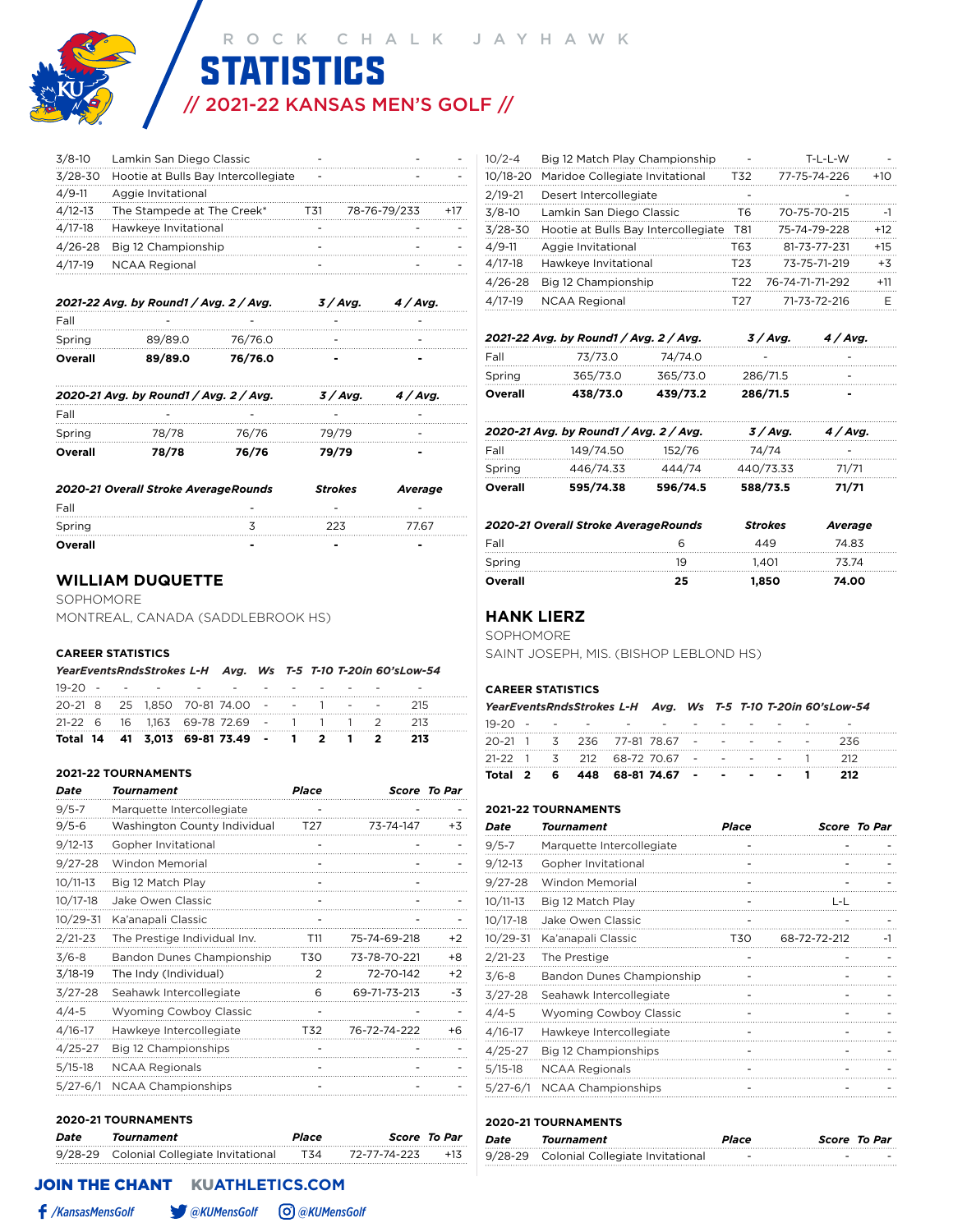# // 2021-22 KANSAS MEN'S GOLF // **STATISTICS**

| $10/2 - 4$  | Big 12 Match Play Championship      |    |              |       |
|-------------|-------------------------------------|----|--------------|-------|
| 10/18-20    | Maridoe Collegiate Invitational     |    |              |       |
| $2/19 - 21$ | Desert Intercollegiate              |    |              |       |
| $3/8-10$    | Lmakin San Diego Classic            |    |              |       |
| $3/28 - 30$ | Hootie at Bulls Bay Intercollegiate |    |              |       |
| $4/9 - 11$  | Aggie Invitational                  |    |              |       |
| $4/12 - 13$ | The Stampede at The Creek*          | 44 | 81-77-78-236 | $+20$ |
| $4/17 - 18$ | Hawkeye Invitational                |    |              |       |
| $4/26 - 28$ | Big 12 Championship                 |    |              |       |
| $4/17-19$   | <b>NCAA Regional</b>                |    |              |       |

|         | 2021-22 Avg. by Round1 / Avg. 2 / Avg. | 3/Avg.  | 4/Avg.  |   |
|---------|----------------------------------------|---------|---------|---|
| Fall    | 68/68.0                                | 72/72.0 | 72/72.0 |   |
| Spring  |                                        |         |         |   |
| Overall | 68/68.0                                | 72/72.0 | 72/72.0 | - |
|         |                                        |         |         |   |

|         | 2020-21 Avg. by Round1 / Avg. 2 / Avg. | 3 / Avg. | 4 / Avg. |  |
|---------|----------------------------------------|----------|----------|--|
| Fall    |                                        |          |          |  |
| Spring  | 81/81                                  | 77/77    | 78/78    |  |
| Overall | 81/81                                  | 77/77    | 78/78    |  |

| 2020-21 Overall Stroke AverageRounds | <b>Strokes</b> | Average |
|--------------------------------------|----------------|---------|
| Fall                                 |                |         |
| Spring                               | 263            | 78 76   |
| Overall                              | 263            | 78.76   |

#### **DAVIS COOPER**

SOPHOMORE

OVERLAND PARK, KAN. (BLUE VALLEY HIGH SCHOOL)

#### **CAREER STATISTICS**

|  | YearEventsRndsStrokes L-H Avg. Ws T-5 T-10 T-20in 60'sLow-54 |  |  |  |  |
|--|--------------------------------------------------------------|--|--|--|--|
|  | 20-21 3 9 679 69-79 75.44 - - - - 1 220                      |  |  |  |  |
|  | 21-22 10 30 2.160 65-84 72.00 1 1 - 2 8 201                  |  |  |  |  |
|  | Total 13 39 2.839 65-84 72.79 1 1 - 2 9 201                  |  |  |  |  |

#### **2021-22 TOURNAMENTS**

| Date         | Tournament                    | Place           |              | <b>Score To Par</b> |
|--------------|-------------------------------|-----------------|--------------|---------------------|
| $9/5 - 7$    | Marquette Intercollegiate     | T22             | 68-70-75-213 | -3                  |
| $9/12 - 13$  | Gopher Invitational           | T48             | 76-73-74-223 | $+10$               |
| $9/27 - 28$  | Windon Memorial               |                 | 67-70-67-204 | -9                  |
| $10/11-13$   | Big 12 Match Play             |                 | L-L-L-W-L    |                     |
| $10/17 - 18$ | Quail Valley Collegiate       | T <sub>19</sub> | 73-68-70-211 | -5                  |
| $10/29 - 31$ | Ka'anapali Classic            | T5              | 68-65-68-201 | $-12$               |
| $2/21 - 23$  | The Prestige                  | T68             | 71-84-74-229 | +16                 |
| $3/6 - 8$    | Bandon Dunes Championship     | T <sub>21</sub> | 74-74-71-219 | $+6$                |
| $3/27 - 28$  | Seahawks Intercollegiate      | T23             | 73-74-73-220 | $+4$                |
| $4/4 - 5$    | <b>Wyoming Cowboy Classic</b> | T89             | 75-70-77-222 | +6                  |
| $4/16 - 17$  | Hawkeye Intercollegiate       | T <sub>15</sub> | 75-76-67-218 | $+2$                |
| $4/25 - 27$  | Big 12 Championships          |                 |              |                     |
| $5/15-18$    | <b>NCAA Regionals</b>         |                 |              |                     |
| $5/27 - 6/1$ | <b>NCAA Championships</b>     |                 |              |                     |

#### **2020-21 TOURNAMENTS**

| Date        | Tournament                               | Place |              | Score To Par |
|-------------|------------------------------------------|-------|--------------|--------------|
| $9/28 - 29$ | Colonial Collegiate Invitational         |       |              |              |
| $10/2 - 4$  | Big 12 Match Play Championship           |       |              |              |
| 10/18-20    | Maridoe Collegiate Invitational          |       |              |              |
| $2/19 - 21$ | Desert Intercollegiate                   |       |              |              |
| $3/8-10$    | Lmakin San Diego Classic                 |       |              |              |
| $3/22 - 23$ | The Twin Oaks Intercollegiate*           | T31   | 69-75-76-220 | $+7$         |
| $3/28 - 30$ | Hootie at Bulls Bay Intercollegiate* T91 |       | 78-79-77-234 | +18          |
| $4/9 - 11$  | Aggie Invitational                       |       |              |              |
| $4/12 - 13$ | The Stampede at The Creek*               | T13   | 74-75-76-225 | +9           |
| $4/17-18$   | Hawkeye Invitational                     |       |              |              |
| $4/26 - 28$ | Big 12 Championship                      |       |              |              |
| $4/17-19$   | <b>NCAA Regional</b>                     |       |              |              |

|         | 2021-22 Avg. by Round1 / Avg. 2 / Avg. |           | 3 / Avg.  | 4 / Avg. |
|---------|----------------------------------------|-----------|-----------|----------|
| Fall    | 352/70.4                               | 346/69.2  | 354/70.8  |          |
| Spring  | 368/73.6                               | 378/75.6  | 362/72.4  |          |
| Overall | 720/72.00                              | 724/72.40 | 716/71.60 | -        |

|         | 2020-21 Avg. by Round1 / Avg. 2 / Avg. |                               | 3 / Ava.  | 4 / Ava. |
|---------|----------------------------------------|-------------------------------|-----------|----------|
|         |                                        |                               |           |          |
| Fall    |                                        |                               |           |          |
| Spring  |                                        | 221/73.67 229/76.33 229/76.33 |           |          |
| Overall | 221/73.67                              | 229/76.33                     | 229/76.33 | -        |

| 2020-21 Overall Stroke AverageRounds | <b>Strokes</b> | Average |
|--------------------------------------|----------------|---------|
| Fall                                 |                |         |
| Spring                               | 679            | 75 44   |
| Overall                              | 679.           | 75.44   |

### **WOLFGANG GLAWE**

FRESHMAN

SANKT LEON-ROT, GERMANY

#### **CAREER STATISTICS**

|  |  |                                                 |  |  |  | YearEventsRndsStrokes L-H Avg. Ws T-5 T-10 T-20in 60'sLow-54 |
|--|--|-------------------------------------------------|--|--|--|--------------------------------------------------------------|
|  |  | 21-22 2 6 439 70-77 73.17 - - - - 1 -           |  |  |  | - 214                                                        |
|  |  | Total 2  6  439  70-77 73.17  -   -   -   1   - |  |  |  | -214                                                         |

#### **2021-22 TOURNAMENTS**

| Date         | Tournament                              | Place |              | Score To Par |
|--------------|-----------------------------------------|-------|--------------|--------------|
| $9/5 - 7$    | Marquette Intercollegiate               |       |              |              |
| $9/12 - 13$  | Gopher Invitational                     |       |              |              |
| $9/12 - 13$  | Minnesota Golf Classic (Individual) T13 |       | 72-70-72-214 | -2           |
| $9/27 - 28$  | Windon Memorial                         |       |              |              |
| $10/11-13$   | Big 12 Match Play                       |       | W-L-L        |              |
| $10/17 - 18$ | Jake Owen Classic                       |       |              |              |
| $10/29 - 31$ | Ka'anapali Classic                      |       |              |              |
| $2/21 - 23$  | The Prestige                            | T28   | 73-77-75-225 |              |
| $3/6 - 8$    | Bandon Dunes Championship               |       |              |              |
| $3/27 - 28$  | Seahawks Intercollegiate                |       |              |              |
| $4/4 - 5$    | <b>Wyoming Cowboy Classic</b>           |       |              |              |
| $4/16 - 17$  | Hawkeye Intercollegiate                 |       |              |              |
| $4/25 - 27$  | Big 12 Championships                    |       |              |              |
| $5/15-18$    | <b>NCAA Regionals</b>                   |       |              |              |
| $5/27 - 6/1$ | <b>NCAA Championships</b>               |       |              |              |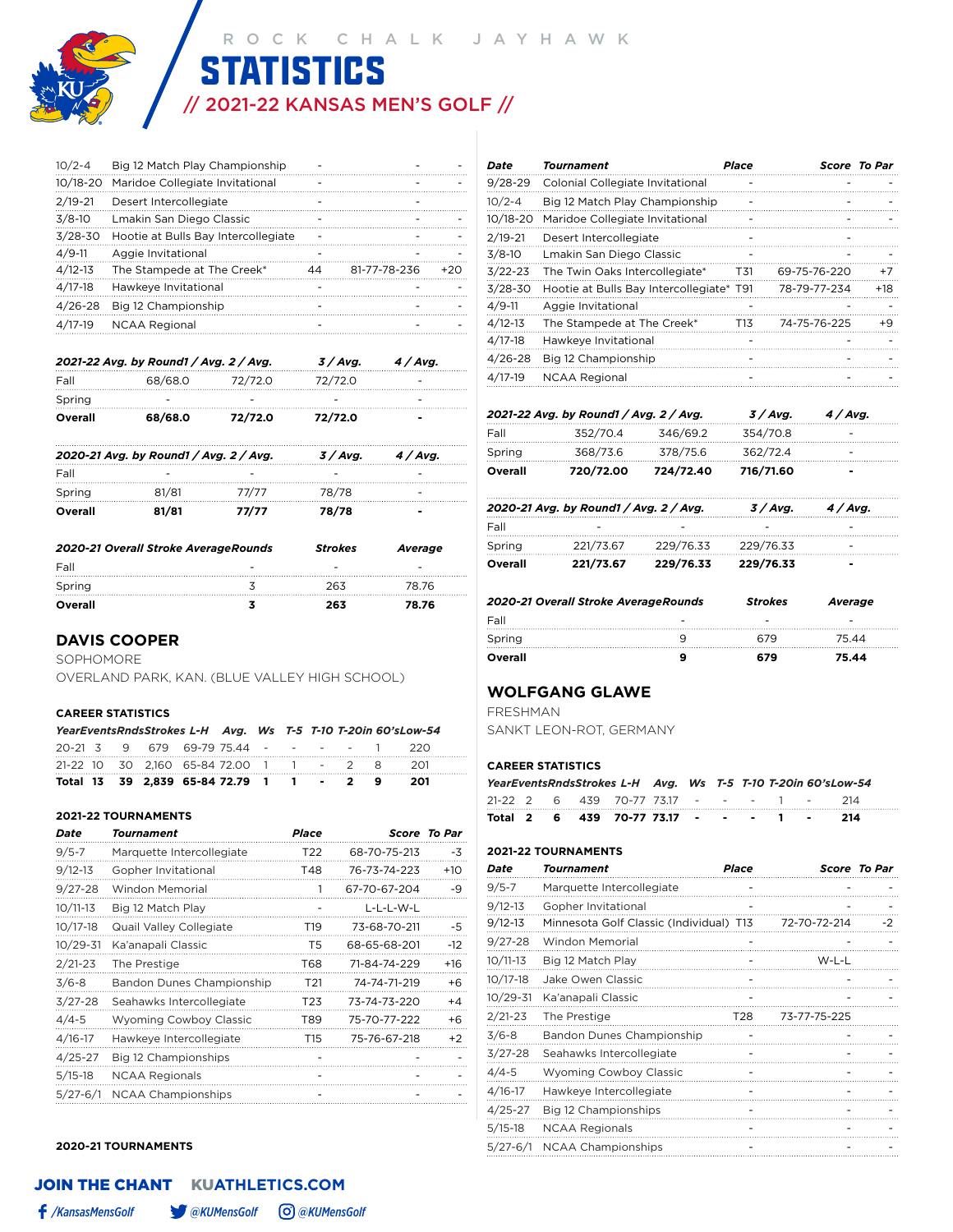// 2021-22 KANSAS MEN'S GOLF //

**STATISTICS** 

# **MARQUETTE INTERCOLLEGIATE**

SEPTEMBER 5-7, 2021 // HARTFORD, WIS. ERIN HILLS GOLF COURSE - 7,344, PAR 72

# **WINDON MEMORIAL**

SEPTEMBER 27-28, 2021 // GLENCOE, ILL. LAKE SHORE COUNTRY CLUB - 7,000, PAR 71

|     | <b>Rank School</b>               | <b>Score</b>    |                  |                  | To Par Rank School                  | <b>Score</b>    | To Par    |
|-----|----------------------------------|-----------------|------------------|------------------|-------------------------------------|-----------------|-----------|
|     | Texas A&M                        | 282-269-281-832 | -32              | -1.              | <b>KANSAS</b>                       | 277-285-272-834 | -18       |
|     | South Florida                    | 278-270-288-836 | $-28$            | 2.               | Northwestern                        | 282-281-278-841 | $-11$     |
| 3.  | Purdue                           | 275-278-285-838 | $-26$            | 3.               | Notre Dame                          | 280-280-283-843 | -9        |
| 4.  | East Tennessee St.               | 290-280-275-845 | $-19$            | $\overline{4}$ . | South Florida                       | 278-285-282-845 | $-7$<br>. |
| 5.  | <b>KANSAS</b>                    | 283-277-286-846 | $-18$            | <sup>5.</sup>    | Georgia Tech                        | 281-281-285-847 | -5        |
| 6.  | Liberty                          | 287-273-293-853 | $-11$            | 6.               | Washington                          | 284-277-287-848 | -4        |
| 7.  | Notre Dame                       | 285-287-282-854 | $-10$            | $\overline{7}$ . | Ohio State                          | 287-286-278-851 | $-1$      |
| 8.  | Northwestern                     | 288-277-290-855 | -9               | 8.               | Kent State                          | 284-281-287-852 | Е<br>.    |
| 9.  | lowa                             | 286-278-292-856 | -8               | <u>9.</u>        | Michigan State                      | 281-285-287-853 | $+1$      |
| 10. | <b>UC Davis</b>                  | 292-279-288-859 | -5               |                  | 10. Indiana                         | 282-298-276-856 | $+4$      |
|     | Northern Illinois                | 286-282-293-861 | $-3\overline{5}$ |                  | 11. North Florida                   | 282-288-287-857 | +5        |
| 12. | Ohio State                       | 292-277-296-865 | $+1$             |                  | 12. Marquette                       | 275-292-291-858 | $+6$      |
| 13. | Houston                          | 295-286-288-869 | $+5$             |                  | 13. Cal Poly                        | 285-286-293-864 | $+12$     |
| 14. | Marquette                        | 289-285-296-870 | $+6$             |                  | 14. UC Davis                        | 290-289-286-865 | $+13$     |
| 15. | Wisconsin                        | 303-279-280-872 | $+8$             |                  |                                     |                 |           |
|     | 16. USC                          | 293-287-293-873 | $+9$             |                  | <b>Kansas Individual Results</b>    |                 |           |
| 17. | Minnesota                        | 292-287-301-880 | $+16$            | $\overline{1}$ . | Davis Cooper                        | 67-70-67-204    | -9        |
|     | <b>Kansas Individual Results</b> |                 |                  | T7.              | Callum Bruce                        | 70-70-68-208    | -5        |
|     | T6. Luke Kluver                  | 70-68-70-208    | -8               | T10.             | Luke Kluver                         | 71-69-70-210    | -3        |
|     | T12. Harry Hillier               | 71-71-69-211    | $-5$             |                  | Harry Hillier                       | 69-76-67-212    | $-1$      |
|     |                                  |                 | $-3$             |                  | 55. Ben Sigel                       | 72-77-70-219    | +6        |
|     | T22. Davis Cooper                | 68-70-75-213    |                  |                  |                                     |                 |           |
|     | T29. Ben Sigel                   | 74-68-72-214    | $-2$<br>$+5$     |                  | <b>BIG 12 MATCH PLAY</b>            |                 |           |
|     | T59 Callum Bruce                 | 74-72-75-221    |                  |                  | OCTORER 11-13 2021 // HOCKLEY TEXAS |                 |           |

# **GOPHER INVITATIONAL**

SEPTEMBER 12-13, 2021 // INDEPENDENCE, MINN. WINDSONG FARM GOLF CLUB - 7,359, PAR 71

|      | <b>Rank School</b>               | Score           | To Par |
|------|----------------------------------|-----------------|--------|
|      | <b>T1. KANSAS</b>                | 280-277-281-838 | -14    |
| T1.  | Notre Dame                       | 283-280-275-838 | -14    |
| 3.   | Michigan State                   | 276-285-286-847 | -5     |
| 4.   | Kent State                       | 281-284-284-849 | -3     |
| 5.   | Arkansas State                   | 286-293-282-861 | +9     |
| 6.   | West Virginia                    | 285-285-292-862 | $+10$  |
| 7.   | Marquette                        | 298-280-288-866 | $+14$  |
| 8.   | lowa State                       | 285-292-290-867 | $+15$  |
| 9.   | Furman                           | 291-292-287-870 | +18    |
|      | 10. Georgia Southern             | 294-288-289-871 | $+19$  |
| 11.  | Miami (Ohio)                     | 286-292-296-874 | $+22$  |
| 12.  | Minnesota                        | 293-282-307-882 | +30    |
| 13.  | lowa                             | 292-295-297-884 | $+32$  |
|      | 14. Rutgers                      | 292-290-303-885 | $+33$  |
|      | <b>Kansas Individual Results</b> |                 |        |
| 1.   | Luke Kluver                      | 67-70-66-203    | -10    |
| T4.  | Callum Bruce                     | 71-67-69-207    | -6     |
| T16. | Ben Sigel                        | 71-69-72-212    | $-1$   |
| T31. | Harry Hillier                    | 71-71-75-217    | $+4$   |
| T48. | Davis Cooper                     | 76-73-74-223    | $+10$  |

# OBER 11-13, 2021 // HOCKLEY, TEXAS HOUSTON OAKS GOLF COURSE - 7,007, PAR 71

|     | <b>Rank School</b>               | <b>Score</b> | <b>To Par</b> |
|-----|----------------------------------|--------------|---------------|
| 1.  | Texas                            |              |               |
| 2.  | Texas Tech                       |              |               |
| -3. | Oklahoma                         |              |               |
| ∙4. | Oklahoma State                   |              |               |
| -5. | <b>TCU</b>                       |              |               |
| ŀ6. | <b>KANSAS</b>                    |              |               |
| -7. | Iowa State                       |              |               |
| 8.  | West Virginia                    |              |               |
| ۰9. | Baylor                           |              |               |
|     | 10. Kansas State                 |              |               |
|     |                                  |              |               |
|     | <b>Kansas Individual Results</b> |              |               |
|     | Ben Sigel                        | $3 - 1 - 1$  |               |
|     | Callum Bruce                     | $3 - 1 - 1$  |               |
|     | Luke Kluver                      | $3 - 2$      |               |
|     | Harry Hillier                    | $1 - 3 - 1$  |               |
|     | <b>Wolfgang Glawe</b>            | $1 - 2$      |               |
|     | Davis Cooper                     | $1 - 4$      |               |
|     | Hank Lierz                       | $O - 2$      |               |
|     |                                  |              |               |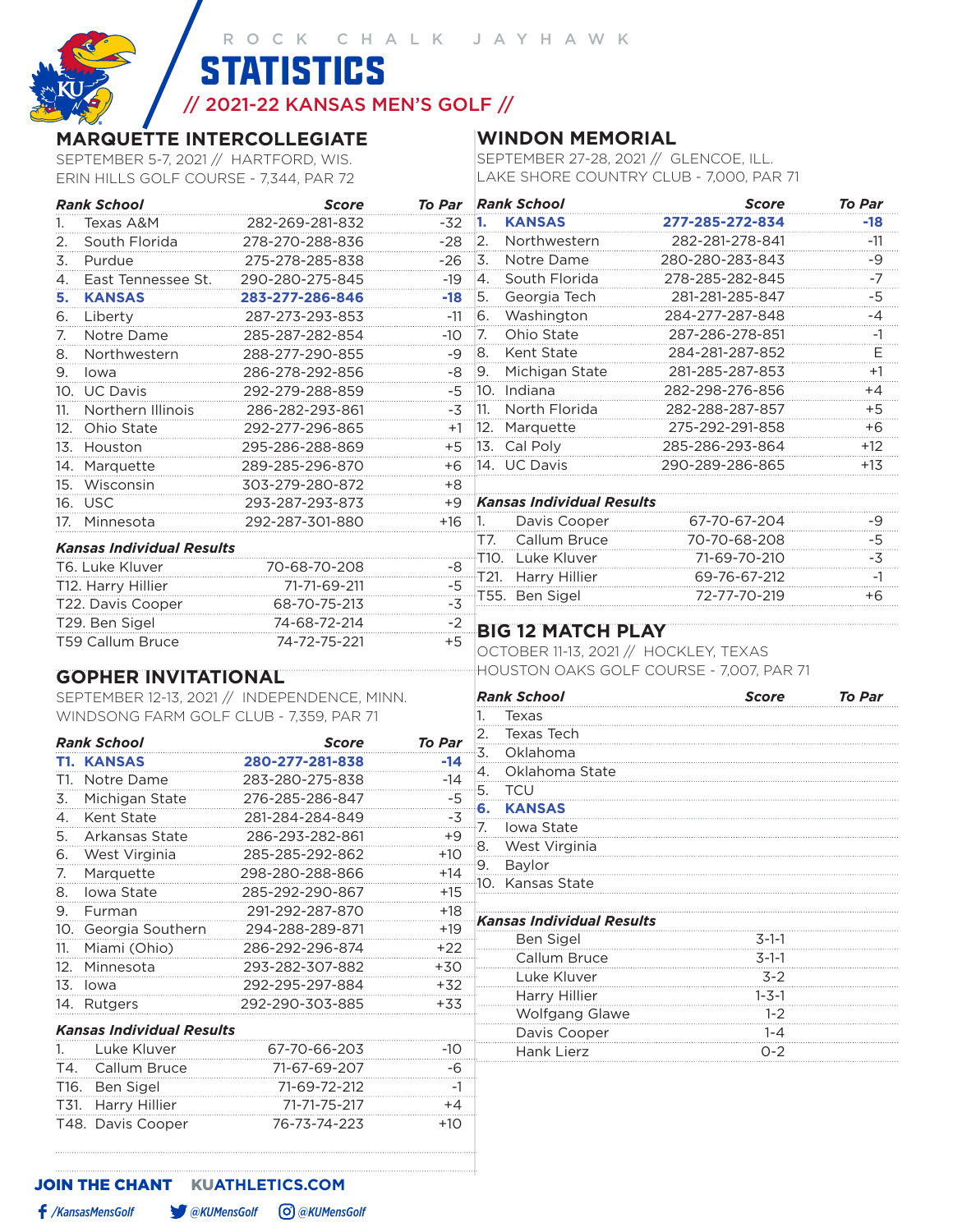**STATISTICS** 

# // 2021-22 KANSAS MEN'S GOLF //

# **QUAIL VALLEY COLLEGIATE**

OCTOBER 17-18 2021 // VERO BEACH, FLA. QUAIL VALLEY GOLF CLUB - 7,460, PAR 72

# **THE PRESTIGE**

FEBRUARY 21-23 // LA QUINTA, CALIF. PGA WEST - GREG NORMAN COURSE - 7,100, PAR 71

| Vanderbilt<br>287-311-270-868<br>$+16$<br><b>KANSAS</b><br>277-271-281-829<br>-35<br>$\overline{1}$ .<br>Kent State<br> 2.<br>287-306-285-878<br>$+26$<br>282-276-278-836<br>$-28$<br>Oregon<br>13.<br><b>KANSAS</b><br>$+29$<br>Michigan State<br>282-280-279-841<br>$-23$<br>291-304-286-881<br>$-22$<br>Texas Tech<br>299-294-292-885<br>$+33$<br>Toledo<br>278-279-285-842<br> 4.<br>Memphis<br>T5.<br>Long Beach State<br>289-308-293-890<br>+38<br>281-287-275-843<br>-21<br>Oregon State<br>Northwestern<br>T5.<br>297-303-290-890<br>$+38$<br>282-281-280-843<br>-21<br>Stanford<br>South Florida<br>$\overline{7}$ .<br>302-307-282-891<br>+39<br>277-283-284-844<br>$-20$<br>8.<br>Northwestern<br>302-304-286-892<br>$+40$<br>Nebraska<br>277-284-287-848<br>-16<br>SMU<br>Indiana<br>T9.<br>295-313-287-895<br>$+43$<br>283-285-282-850<br>-14<br>T9.<br>Iowa State<br>301-301-293-895<br>$+43$<br>Rutgers<br>282-281-291-854<br>-10<br>LSU<br>T11.<br>288-313-296-897<br>$+45$<br>Louisiana<br>284-284-287-855<br>-9<br>T11.<br><b>UC Davis</b><br>Jacksonville<br>295-302-300-897<br>$+45$<br>284-294-283-861<br>-3<br>T13.<br>Pepperdine<br>305-300-294-899<br>$+47$<br><b>Boston College</b><br>291-283-295-869<br>+5<br>North Texas<br>Miami (Ohio)<br>T13.<br>300-311-288-899<br>$+47$<br>284-293-294-871<br>$+7$<br>Maryland<br>T13.<br>San Diego State<br>296-308-297-899<br>$+47$<br>288-293-290-871<br>$+7$<br>Colorado State<br>T13.<br>293-311-295-899<br>$+47$<br>Kansas City<br>294-296-288-878<br>+14<br><b>TCU</b><br>$+49$<br>17.<br>299-305-297-901<br>San Francisco<br>T18.<br>297-313-292-902<br>$+50$<br><b>Kansas Individual Results</b><br>T18.<br>Loyola Marymount 300-306-296-902<br>$+50$<br>Harry Hillier<br>68-66-71-205<br>Т2.<br>-11<br>Santa Clara<br>20.<br>298-312-299-909<br>$+57$<br>Callum Bruce<br>68-66-71-205<br>T2.<br>-11<br>$+59$<br>21.<br><b>UCLA</b><br>302-312-297-911<br>$-5$<br>Davis Cooper<br>T19.<br>73-68-70-211<br>Univ. of Denver<br>22.<br>306-311-306-923<br>$+71$<br>Luke Kluver<br>T25.<br>71-72-69-212<br>$-4$<br>23.<br>Princeton<br>$+72$<br>296-314-314-924<br>T47.<br>Ben Sigel<br>70-71-76-217<br>$+1$<br>24.<br>Cal Poly<br>315-310-301-926<br>$+74$<br><b>Kansas Individual Results</b><br><b>KA'ANAPALI CLASSIC COLLEGIATE</b><br>Luke Kluver<br>71-78-68-217<br>+4<br>6.<br>OCTOBER 29-31 2021 // LAHAINA, HI.<br>Callum Bruce<br>76-73-70-219<br>$+6$<br>T9.<br>Harry Hillier<br>$+8$<br>KA/ANAPALI GOLF COURSE - 6,700, PAR 71<br>T16.<br>77-70-74-221<br>Davis Cooper<br>T68.<br>$+16$<br>71-84-74-229<br><b>Rank School</b><br>To Par<br><b>Score</b><br>Zach Sokolosky<br>+19<br>T90.<br>73-83-76-232<br><b>KANSAS</b><br>268-262-270-800<br>-52<br>Colorado<br>271-275-274-820<br>$-32$<br><b>BANDON DUNES INVITATIONAL</b><br><b>Boise State</b><br>268-286-270-824<br>-28<br>MARCH 6-8 2022 // BANDON, ORE.<br>CSU-Northridge<br>279-269-278-826<br>$-26$<br>SHEEP RANCH - 6,748, PAR 71<br>277-272-277-826<br>$-26$<br>Connecticut<br><b>Rank School</b><br>To Par<br>283-273-275-831<br>Score<br>-21<br>Denver<br>288-295-280-863<br>276-279-277-832<br>$-20$<br>Nevada<br>$+11$<br> 1.<br>Oregon<br>San Jose State<br>286-299-280-865<br>$+13$<br>282-281-272-835<br> 2.<br>-17<br>Sacramento State<br><b>KANSAS</b><br>283-301-282-866<br>Loyola Maryland<br>$+14$<br>273-280-286-839<br>$-13$<br>3.<br>Utah<br>291-296-286-873<br>$+21$<br>282-286-278-846<br>4.<br>Wyoming<br>-6<br>285-303-287-875<br>Fresno State<br>T5.<br>$+23$<br>283-291-291-865<br>$+13$<br>Gonzaga<br>Utah Valley<br>T5.<br>293-295-287-875<br>290-288-294-872<br>$+23$<br>Hawai'i (B)<br>$+20$<br>300-302-281-883<br>Seattle<br>292-294-296-882<br>$+31$<br>Hawai'i<br>$+30$<br>7.<br><b>Boston College</b><br>303-300-283-886<br>303-292-298-893<br>T8.<br>+34<br>Air Force<br>+41<br>Washington State<br>303-300-283-886<br>T8.<br>+34<br><b>Kansas Individual Results</b><br>10.<br>Idaho<br>303-298-291-892<br>$+40$<br>66-68-66-200<br>Callum Bruce<br>$-13$<br>4.<br>302-301-292-895<br>Army<br>+43<br>11.<br>Harry Hillier<br>67-66-68-201<br>$-12$<br>T5.<br>Cal Baptist<br>296-309-296-901<br>12.<br>+49<br>Davis Cooper<br>68-65-68-201<br>T5.<br>$-12$<br>Hartford<br>305-313-285-903<br>13.<br>$+51$<br>Luke Kluver<br>67-67-68-202<br>9.<br>-11 |            | <b>Rank School</b> | Score        |      | To Par Rank School | <b>Score</b>    | To Par |
|-------------------------------------------------------------------------------------------------------------------------------------------------------------------------------------------------------------------------------------------------------------------------------------------------------------------------------------------------------------------------------------------------------------------------------------------------------------------------------------------------------------------------------------------------------------------------------------------------------------------------------------------------------------------------------------------------------------------------------------------------------------------------------------------------------------------------------------------------------------------------------------------------------------------------------------------------------------------------------------------------------------------------------------------------------------------------------------------------------------------------------------------------------------------------------------------------------------------------------------------------------------------------------------------------------------------------------------------------------------------------------------------------------------------------------------------------------------------------------------------------------------------------------------------------------------------------------------------------------------------------------------------------------------------------------------------------------------------------------------------------------------------------------------------------------------------------------------------------------------------------------------------------------------------------------------------------------------------------------------------------------------------------------------------------------------------------------------------------------------------------------------------------------------------------------------------------------------------------------------------------------------------------------------------------------------------------------------------------------------------------------------------------------------------------------------------------------------------------------------------------------------------------------------------------------------------------------------------------------------------------------------------------------------------------------------------------------------------------------------------------------------------------------------------------------------------------------------------------------------------------------------------------------------------------------------------------------------------------------------------------------------------------------------------------------------------------------------------------------------------------------------------------------------------------------------------------------------------------------------------------------------------------------------------------------------------------------------------------------------------------------------------------------------------------------------------------------------------------------------------------------------------------------------------------------------------------------------------------------------------------------------------------------------------------------------------------------------------------------------------------------------------------------------------------------------------------------------------------------------------------------------------------------------------------------------------------------------------------------------------------------------------------------------------------------------------------------------------------------------------------------------------------------------------------------------------------------------------------------------------------------------------------------------------------------------------------------------|------------|--------------------|--------------|------|--------------------|-----------------|--------|
|                                                                                                                                                                                                                                                                                                                                                                                                                                                                                                                                                                                                                                                                                                                                                                                                                                                                                                                                                                                                                                                                                                                                                                                                                                                                                                                                                                                                                                                                                                                                                                                                                                                                                                                                                                                                                                                                                                                                                                                                                                                                                                                                                                                                                                                                                                                                                                                                                                                                                                                                                                                                                                                                                                                                                                                                                                                                                                                                                                                                                                                                                                                                                                                                                                                                                                                                                                                                                                                                                                                                                                                                                                                                                                                                                                                                                                                                                                                                                                                                                                                                                                                                                                                                                                                                                                                                     | 1.         |                    |              |      |                    |                 |        |
|                                                                                                                                                                                                                                                                                                                                                                                                                                                                                                                                                                                                                                                                                                                                                                                                                                                                                                                                                                                                                                                                                                                                                                                                                                                                                                                                                                                                                                                                                                                                                                                                                                                                                                                                                                                                                                                                                                                                                                                                                                                                                                                                                                                                                                                                                                                                                                                                                                                                                                                                                                                                                                                                                                                                                                                                                                                                                                                                                                                                                                                                                                                                                                                                                                                                                                                                                                                                                                                                                                                                                                                                                                                                                                                                                                                                                                                                                                                                                                                                                                                                                                                                                                                                                                                                                                                                     | 2.         |                    |              |      |                    |                 |        |
|                                                                                                                                                                                                                                                                                                                                                                                                                                                                                                                                                                                                                                                                                                                                                                                                                                                                                                                                                                                                                                                                                                                                                                                                                                                                                                                                                                                                                                                                                                                                                                                                                                                                                                                                                                                                                                                                                                                                                                                                                                                                                                                                                                                                                                                                                                                                                                                                                                                                                                                                                                                                                                                                                                                                                                                                                                                                                                                                                                                                                                                                                                                                                                                                                                                                                                                                                                                                                                                                                                                                                                                                                                                                                                                                                                                                                                                                                                                                                                                                                                                                                                                                                                                                                                                                                                                                     | 3.         |                    |              |      |                    |                 |        |
|                                                                                                                                                                                                                                                                                                                                                                                                                                                                                                                                                                                                                                                                                                                                                                                                                                                                                                                                                                                                                                                                                                                                                                                                                                                                                                                                                                                                                                                                                                                                                                                                                                                                                                                                                                                                                                                                                                                                                                                                                                                                                                                                                                                                                                                                                                                                                                                                                                                                                                                                                                                                                                                                                                                                                                                                                                                                                                                                                                                                                                                                                                                                                                                                                                                                                                                                                                                                                                                                                                                                                                                                                                                                                                                                                                                                                                                                                                                                                                                                                                                                                                                                                                                                                                                                                                                                     | 4.         |                    |              |      |                    |                 |        |
|                                                                                                                                                                                                                                                                                                                                                                                                                                                                                                                                                                                                                                                                                                                                                                                                                                                                                                                                                                                                                                                                                                                                                                                                                                                                                                                                                                                                                                                                                                                                                                                                                                                                                                                                                                                                                                                                                                                                                                                                                                                                                                                                                                                                                                                                                                                                                                                                                                                                                                                                                                                                                                                                                                                                                                                                                                                                                                                                                                                                                                                                                                                                                                                                                                                                                                                                                                                                                                                                                                                                                                                                                                                                                                                                                                                                                                                                                                                                                                                                                                                                                                                                                                                                                                                                                                                                     | T5.        |                    |              |      |                    |                 |        |
|                                                                                                                                                                                                                                                                                                                                                                                                                                                                                                                                                                                                                                                                                                                                                                                                                                                                                                                                                                                                                                                                                                                                                                                                                                                                                                                                                                                                                                                                                                                                                                                                                                                                                                                                                                                                                                                                                                                                                                                                                                                                                                                                                                                                                                                                                                                                                                                                                                                                                                                                                                                                                                                                                                                                                                                                                                                                                                                                                                                                                                                                                                                                                                                                                                                                                                                                                                                                                                                                                                                                                                                                                                                                                                                                                                                                                                                                                                                                                                                                                                                                                                                                                                                                                                                                                                                                     | T5.        |                    |              |      |                    |                 |        |
|                                                                                                                                                                                                                                                                                                                                                                                                                                                                                                                                                                                                                                                                                                                                                                                                                                                                                                                                                                                                                                                                                                                                                                                                                                                                                                                                                                                                                                                                                                                                                                                                                                                                                                                                                                                                                                                                                                                                                                                                                                                                                                                                                                                                                                                                                                                                                                                                                                                                                                                                                                                                                                                                                                                                                                                                                                                                                                                                                                                                                                                                                                                                                                                                                                                                                                                                                                                                                                                                                                                                                                                                                                                                                                                                                                                                                                                                                                                                                                                                                                                                                                                                                                                                                                                                                                                                     | 7.         |                    |              |      |                    |                 |        |
|                                                                                                                                                                                                                                                                                                                                                                                                                                                                                                                                                                                                                                                                                                                                                                                                                                                                                                                                                                                                                                                                                                                                                                                                                                                                                                                                                                                                                                                                                                                                                                                                                                                                                                                                                                                                                                                                                                                                                                                                                                                                                                                                                                                                                                                                                                                                                                                                                                                                                                                                                                                                                                                                                                                                                                                                                                                                                                                                                                                                                                                                                                                                                                                                                                                                                                                                                                                                                                                                                                                                                                                                                                                                                                                                                                                                                                                                                                                                                                                                                                                                                                                                                                                                                                                                                                                                     | 8.         |                    |              |      |                    |                 |        |
|                                                                                                                                                                                                                                                                                                                                                                                                                                                                                                                                                                                                                                                                                                                                                                                                                                                                                                                                                                                                                                                                                                                                                                                                                                                                                                                                                                                                                                                                                                                                                                                                                                                                                                                                                                                                                                                                                                                                                                                                                                                                                                                                                                                                                                                                                                                                                                                                                                                                                                                                                                                                                                                                                                                                                                                                                                                                                                                                                                                                                                                                                                                                                                                                                                                                                                                                                                                                                                                                                                                                                                                                                                                                                                                                                                                                                                                                                                                                                                                                                                                                                                                                                                                                                                                                                                                                     | 9.         |                    |              |      |                    |                 |        |
|                                                                                                                                                                                                                                                                                                                                                                                                                                                                                                                                                                                                                                                                                                                                                                                                                                                                                                                                                                                                                                                                                                                                                                                                                                                                                                                                                                                                                                                                                                                                                                                                                                                                                                                                                                                                                                                                                                                                                                                                                                                                                                                                                                                                                                                                                                                                                                                                                                                                                                                                                                                                                                                                                                                                                                                                                                                                                                                                                                                                                                                                                                                                                                                                                                                                                                                                                                                                                                                                                                                                                                                                                                                                                                                                                                                                                                                                                                                                                                                                                                                                                                                                                                                                                                                                                                                                     | 10.        |                    |              |      |                    |                 |        |
|                                                                                                                                                                                                                                                                                                                                                                                                                                                                                                                                                                                                                                                                                                                                                                                                                                                                                                                                                                                                                                                                                                                                                                                                                                                                                                                                                                                                                                                                                                                                                                                                                                                                                                                                                                                                                                                                                                                                                                                                                                                                                                                                                                                                                                                                                                                                                                                                                                                                                                                                                                                                                                                                                                                                                                                                                                                                                                                                                                                                                                                                                                                                                                                                                                                                                                                                                                                                                                                                                                                                                                                                                                                                                                                                                                                                                                                                                                                                                                                                                                                                                                                                                                                                                                                                                                                                     | 11.        |                    |              |      |                    |                 |        |
|                                                                                                                                                                                                                                                                                                                                                                                                                                                                                                                                                                                                                                                                                                                                                                                                                                                                                                                                                                                                                                                                                                                                                                                                                                                                                                                                                                                                                                                                                                                                                                                                                                                                                                                                                                                                                                                                                                                                                                                                                                                                                                                                                                                                                                                                                                                                                                                                                                                                                                                                                                                                                                                                                                                                                                                                                                                                                                                                                                                                                                                                                                                                                                                                                                                                                                                                                                                                                                                                                                                                                                                                                                                                                                                                                                                                                                                                                                                                                                                                                                                                                                                                                                                                                                                                                                                                     | 12.        |                    |              |      |                    |                 |        |
|                                                                                                                                                                                                                                                                                                                                                                                                                                                                                                                                                                                                                                                                                                                                                                                                                                                                                                                                                                                                                                                                                                                                                                                                                                                                                                                                                                                                                                                                                                                                                                                                                                                                                                                                                                                                                                                                                                                                                                                                                                                                                                                                                                                                                                                                                                                                                                                                                                                                                                                                                                                                                                                                                                                                                                                                                                                                                                                                                                                                                                                                                                                                                                                                                                                                                                                                                                                                                                                                                                                                                                                                                                                                                                                                                                                                                                                                                                                                                                                                                                                                                                                                                                                                                                                                                                                                     | 13.        |                    |              |      |                    |                 |        |
|                                                                                                                                                                                                                                                                                                                                                                                                                                                                                                                                                                                                                                                                                                                                                                                                                                                                                                                                                                                                                                                                                                                                                                                                                                                                                                                                                                                                                                                                                                                                                                                                                                                                                                                                                                                                                                                                                                                                                                                                                                                                                                                                                                                                                                                                                                                                                                                                                                                                                                                                                                                                                                                                                                                                                                                                                                                                                                                                                                                                                                                                                                                                                                                                                                                                                                                                                                                                                                                                                                                                                                                                                                                                                                                                                                                                                                                                                                                                                                                                                                                                                                                                                                                                                                                                                                                                     | T14.       |                    |              |      |                    |                 |        |
|                                                                                                                                                                                                                                                                                                                                                                                                                                                                                                                                                                                                                                                                                                                                                                                                                                                                                                                                                                                                                                                                                                                                                                                                                                                                                                                                                                                                                                                                                                                                                                                                                                                                                                                                                                                                                                                                                                                                                                                                                                                                                                                                                                                                                                                                                                                                                                                                                                                                                                                                                                                                                                                                                                                                                                                                                                                                                                                                                                                                                                                                                                                                                                                                                                                                                                                                                                                                                                                                                                                                                                                                                                                                                                                                                                                                                                                                                                                                                                                                                                                                                                                                                                                                                                                                                                                                     | T14.       |                    |              |      |                    |                 |        |
|                                                                                                                                                                                                                                                                                                                                                                                                                                                                                                                                                                                                                                                                                                                                                                                                                                                                                                                                                                                                                                                                                                                                                                                                                                                                                                                                                                                                                                                                                                                                                                                                                                                                                                                                                                                                                                                                                                                                                                                                                                                                                                                                                                                                                                                                                                                                                                                                                                                                                                                                                                                                                                                                                                                                                                                                                                                                                                                                                                                                                                                                                                                                                                                                                                                                                                                                                                                                                                                                                                                                                                                                                                                                                                                                                                                                                                                                                                                                                                                                                                                                                                                                                                                                                                                                                                                                     | 16.        |                    |              |      |                    |                 |        |
|                                                                                                                                                                                                                                                                                                                                                                                                                                                                                                                                                                                                                                                                                                                                                                                                                                                                                                                                                                                                                                                                                                                                                                                                                                                                                                                                                                                                                                                                                                                                                                                                                                                                                                                                                                                                                                                                                                                                                                                                                                                                                                                                                                                                                                                                                                                                                                                                                                                                                                                                                                                                                                                                                                                                                                                                                                                                                                                                                                                                                                                                                                                                                                                                                                                                                                                                                                                                                                                                                                                                                                                                                                                                                                                                                                                                                                                                                                                                                                                                                                                                                                                                                                                                                                                                                                                                     |            |                    |              |      |                    |                 |        |
|                                                                                                                                                                                                                                                                                                                                                                                                                                                                                                                                                                                                                                                                                                                                                                                                                                                                                                                                                                                                                                                                                                                                                                                                                                                                                                                                                                                                                                                                                                                                                                                                                                                                                                                                                                                                                                                                                                                                                                                                                                                                                                                                                                                                                                                                                                                                                                                                                                                                                                                                                                                                                                                                                                                                                                                                                                                                                                                                                                                                                                                                                                                                                                                                                                                                                                                                                                                                                                                                                                                                                                                                                                                                                                                                                                                                                                                                                                                                                                                                                                                                                                                                                                                                                                                                                                                                     |            |                    |              |      |                    |                 |        |
|                                                                                                                                                                                                                                                                                                                                                                                                                                                                                                                                                                                                                                                                                                                                                                                                                                                                                                                                                                                                                                                                                                                                                                                                                                                                                                                                                                                                                                                                                                                                                                                                                                                                                                                                                                                                                                                                                                                                                                                                                                                                                                                                                                                                                                                                                                                                                                                                                                                                                                                                                                                                                                                                                                                                                                                                                                                                                                                                                                                                                                                                                                                                                                                                                                                                                                                                                                                                                                                                                                                                                                                                                                                                                                                                                                                                                                                                                                                                                                                                                                                                                                                                                                                                                                                                                                                                     |            |                    |              |      |                    |                 |        |
|                                                                                                                                                                                                                                                                                                                                                                                                                                                                                                                                                                                                                                                                                                                                                                                                                                                                                                                                                                                                                                                                                                                                                                                                                                                                                                                                                                                                                                                                                                                                                                                                                                                                                                                                                                                                                                                                                                                                                                                                                                                                                                                                                                                                                                                                                                                                                                                                                                                                                                                                                                                                                                                                                                                                                                                                                                                                                                                                                                                                                                                                                                                                                                                                                                                                                                                                                                                                                                                                                                                                                                                                                                                                                                                                                                                                                                                                                                                                                                                                                                                                                                                                                                                                                                                                                                                                     |            |                    |              |      |                    |                 |        |
|                                                                                                                                                                                                                                                                                                                                                                                                                                                                                                                                                                                                                                                                                                                                                                                                                                                                                                                                                                                                                                                                                                                                                                                                                                                                                                                                                                                                                                                                                                                                                                                                                                                                                                                                                                                                                                                                                                                                                                                                                                                                                                                                                                                                                                                                                                                                                                                                                                                                                                                                                                                                                                                                                                                                                                                                                                                                                                                                                                                                                                                                                                                                                                                                                                                                                                                                                                                                                                                                                                                                                                                                                                                                                                                                                                                                                                                                                                                                                                                                                                                                                                                                                                                                                                                                                                                                     |            |                    |              |      |                    |                 |        |
|                                                                                                                                                                                                                                                                                                                                                                                                                                                                                                                                                                                                                                                                                                                                                                                                                                                                                                                                                                                                                                                                                                                                                                                                                                                                                                                                                                                                                                                                                                                                                                                                                                                                                                                                                                                                                                                                                                                                                                                                                                                                                                                                                                                                                                                                                                                                                                                                                                                                                                                                                                                                                                                                                                                                                                                                                                                                                                                                                                                                                                                                                                                                                                                                                                                                                                                                                                                                                                                                                                                                                                                                                                                                                                                                                                                                                                                                                                                                                                                                                                                                                                                                                                                                                                                                                                                                     |            |                    |              |      |                    |                 |        |
|                                                                                                                                                                                                                                                                                                                                                                                                                                                                                                                                                                                                                                                                                                                                                                                                                                                                                                                                                                                                                                                                                                                                                                                                                                                                                                                                                                                                                                                                                                                                                                                                                                                                                                                                                                                                                                                                                                                                                                                                                                                                                                                                                                                                                                                                                                                                                                                                                                                                                                                                                                                                                                                                                                                                                                                                                                                                                                                                                                                                                                                                                                                                                                                                                                                                                                                                                                                                                                                                                                                                                                                                                                                                                                                                                                                                                                                                                                                                                                                                                                                                                                                                                                                                                                                                                                                                     |            |                    |              |      |                    |                 |        |
|                                                                                                                                                                                                                                                                                                                                                                                                                                                                                                                                                                                                                                                                                                                                                                                                                                                                                                                                                                                                                                                                                                                                                                                                                                                                                                                                                                                                                                                                                                                                                                                                                                                                                                                                                                                                                                                                                                                                                                                                                                                                                                                                                                                                                                                                                                                                                                                                                                                                                                                                                                                                                                                                                                                                                                                                                                                                                                                                                                                                                                                                                                                                                                                                                                                                                                                                                                                                                                                                                                                                                                                                                                                                                                                                                                                                                                                                                                                                                                                                                                                                                                                                                                                                                                                                                                                                     |            |                    |              |      |                    |                 |        |
|                                                                                                                                                                                                                                                                                                                                                                                                                                                                                                                                                                                                                                                                                                                                                                                                                                                                                                                                                                                                                                                                                                                                                                                                                                                                                                                                                                                                                                                                                                                                                                                                                                                                                                                                                                                                                                                                                                                                                                                                                                                                                                                                                                                                                                                                                                                                                                                                                                                                                                                                                                                                                                                                                                                                                                                                                                                                                                                                                                                                                                                                                                                                                                                                                                                                                                                                                                                                                                                                                                                                                                                                                                                                                                                                                                                                                                                                                                                                                                                                                                                                                                                                                                                                                                                                                                                                     |            |                    |              |      |                    |                 |        |
|                                                                                                                                                                                                                                                                                                                                                                                                                                                                                                                                                                                                                                                                                                                                                                                                                                                                                                                                                                                                                                                                                                                                                                                                                                                                                                                                                                                                                                                                                                                                                                                                                                                                                                                                                                                                                                                                                                                                                                                                                                                                                                                                                                                                                                                                                                                                                                                                                                                                                                                                                                                                                                                                                                                                                                                                                                                                                                                                                                                                                                                                                                                                                                                                                                                                                                                                                                                                                                                                                                                                                                                                                                                                                                                                                                                                                                                                                                                                                                                                                                                                                                                                                                                                                                                                                                                                     |            |                    |              |      |                    |                 |        |
|                                                                                                                                                                                                                                                                                                                                                                                                                                                                                                                                                                                                                                                                                                                                                                                                                                                                                                                                                                                                                                                                                                                                                                                                                                                                                                                                                                                                                                                                                                                                                                                                                                                                                                                                                                                                                                                                                                                                                                                                                                                                                                                                                                                                                                                                                                                                                                                                                                                                                                                                                                                                                                                                                                                                                                                                                                                                                                                                                                                                                                                                                                                                                                                                                                                                                                                                                                                                                                                                                                                                                                                                                                                                                                                                                                                                                                                                                                                                                                                                                                                                                                                                                                                                                                                                                                                                     |            |                    |              |      |                    |                 |        |
|                                                                                                                                                                                                                                                                                                                                                                                                                                                                                                                                                                                                                                                                                                                                                                                                                                                                                                                                                                                                                                                                                                                                                                                                                                                                                                                                                                                                                                                                                                                                                                                                                                                                                                                                                                                                                                                                                                                                                                                                                                                                                                                                                                                                                                                                                                                                                                                                                                                                                                                                                                                                                                                                                                                                                                                                                                                                                                                                                                                                                                                                                                                                                                                                                                                                                                                                                                                                                                                                                                                                                                                                                                                                                                                                                                                                                                                                                                                                                                                                                                                                                                                                                                                                                                                                                                                                     |            |                    |              |      |                    |                 |        |
|                                                                                                                                                                                                                                                                                                                                                                                                                                                                                                                                                                                                                                                                                                                                                                                                                                                                                                                                                                                                                                                                                                                                                                                                                                                                                                                                                                                                                                                                                                                                                                                                                                                                                                                                                                                                                                                                                                                                                                                                                                                                                                                                                                                                                                                                                                                                                                                                                                                                                                                                                                                                                                                                                                                                                                                                                                                                                                                                                                                                                                                                                                                                                                                                                                                                                                                                                                                                                                                                                                                                                                                                                                                                                                                                                                                                                                                                                                                                                                                                                                                                                                                                                                                                                                                                                                                                     |            |                    |              |      |                    |                 |        |
|                                                                                                                                                                                                                                                                                                                                                                                                                                                                                                                                                                                                                                                                                                                                                                                                                                                                                                                                                                                                                                                                                                                                                                                                                                                                                                                                                                                                                                                                                                                                                                                                                                                                                                                                                                                                                                                                                                                                                                                                                                                                                                                                                                                                                                                                                                                                                                                                                                                                                                                                                                                                                                                                                                                                                                                                                                                                                                                                                                                                                                                                                                                                                                                                                                                                                                                                                                                                                                                                                                                                                                                                                                                                                                                                                                                                                                                                                                                                                                                                                                                                                                                                                                                                                                                                                                                                     |            |                    |              |      |                    |                 |        |
|                                                                                                                                                                                                                                                                                                                                                                                                                                                                                                                                                                                                                                                                                                                                                                                                                                                                                                                                                                                                                                                                                                                                                                                                                                                                                                                                                                                                                                                                                                                                                                                                                                                                                                                                                                                                                                                                                                                                                                                                                                                                                                                                                                                                                                                                                                                                                                                                                                                                                                                                                                                                                                                                                                                                                                                                                                                                                                                                                                                                                                                                                                                                                                                                                                                                                                                                                                                                                                                                                                                                                                                                                                                                                                                                                                                                                                                                                                                                                                                                                                                                                                                                                                                                                                                                                                                                     | 1.         |                    |              |      |                    |                 |        |
|                                                                                                                                                                                                                                                                                                                                                                                                                                                                                                                                                                                                                                                                                                                                                                                                                                                                                                                                                                                                                                                                                                                                                                                                                                                                                                                                                                                                                                                                                                                                                                                                                                                                                                                                                                                                                                                                                                                                                                                                                                                                                                                                                                                                                                                                                                                                                                                                                                                                                                                                                                                                                                                                                                                                                                                                                                                                                                                                                                                                                                                                                                                                                                                                                                                                                                                                                                                                                                                                                                                                                                                                                                                                                                                                                                                                                                                                                                                                                                                                                                                                                                                                                                                                                                                                                                                                     | 2.         |                    |              |      |                    |                 |        |
|                                                                                                                                                                                                                                                                                                                                                                                                                                                                                                                                                                                                                                                                                                                                                                                                                                                                                                                                                                                                                                                                                                                                                                                                                                                                                                                                                                                                                                                                                                                                                                                                                                                                                                                                                                                                                                                                                                                                                                                                                                                                                                                                                                                                                                                                                                                                                                                                                                                                                                                                                                                                                                                                                                                                                                                                                                                                                                                                                                                                                                                                                                                                                                                                                                                                                                                                                                                                                                                                                                                                                                                                                                                                                                                                                                                                                                                                                                                                                                                                                                                                                                                                                                                                                                                                                                                                     | 3.         |                    |              |      |                    |                 |        |
|                                                                                                                                                                                                                                                                                                                                                                                                                                                                                                                                                                                                                                                                                                                                                                                                                                                                                                                                                                                                                                                                                                                                                                                                                                                                                                                                                                                                                                                                                                                                                                                                                                                                                                                                                                                                                                                                                                                                                                                                                                                                                                                                                                                                                                                                                                                                                                                                                                                                                                                                                                                                                                                                                                                                                                                                                                                                                                                                                                                                                                                                                                                                                                                                                                                                                                                                                                                                                                                                                                                                                                                                                                                                                                                                                                                                                                                                                                                                                                                                                                                                                                                                                                                                                                                                                                                                     | T4.        |                    |              |      |                    |                 |        |
|                                                                                                                                                                                                                                                                                                                                                                                                                                                                                                                                                                                                                                                                                                                                                                                                                                                                                                                                                                                                                                                                                                                                                                                                                                                                                                                                                                                                                                                                                                                                                                                                                                                                                                                                                                                                                                                                                                                                                                                                                                                                                                                                                                                                                                                                                                                                                                                                                                                                                                                                                                                                                                                                                                                                                                                                                                                                                                                                                                                                                                                                                                                                                                                                                                                                                                                                                                                                                                                                                                                                                                                                                                                                                                                                                                                                                                                                                                                                                                                                                                                                                                                                                                                                                                                                                                                                     | T4.        |                    |              |      |                    |                 |        |
|                                                                                                                                                                                                                                                                                                                                                                                                                                                                                                                                                                                                                                                                                                                                                                                                                                                                                                                                                                                                                                                                                                                                                                                                                                                                                                                                                                                                                                                                                                                                                                                                                                                                                                                                                                                                                                                                                                                                                                                                                                                                                                                                                                                                                                                                                                                                                                                                                                                                                                                                                                                                                                                                                                                                                                                                                                                                                                                                                                                                                                                                                                                                                                                                                                                                                                                                                                                                                                                                                                                                                                                                                                                                                                                                                                                                                                                                                                                                                                                                                                                                                                                                                                                                                                                                                                                                     | 6.         |                    |              |      |                    |                 |        |
|                                                                                                                                                                                                                                                                                                                                                                                                                                                                                                                                                                                                                                                                                                                                                                                                                                                                                                                                                                                                                                                                                                                                                                                                                                                                                                                                                                                                                                                                                                                                                                                                                                                                                                                                                                                                                                                                                                                                                                                                                                                                                                                                                                                                                                                                                                                                                                                                                                                                                                                                                                                                                                                                                                                                                                                                                                                                                                                                                                                                                                                                                                                                                                                                                                                                                                                                                                                                                                                                                                                                                                                                                                                                                                                                                                                                                                                                                                                                                                                                                                                                                                                                                                                                                                                                                                                                     | $\sqrt{2}$ |                    |              |      |                    |                 |        |
|                                                                                                                                                                                                                                                                                                                                                                                                                                                                                                                                                                                                                                                                                                                                                                                                                                                                                                                                                                                                                                                                                                                                                                                                                                                                                                                                                                                                                                                                                                                                                                                                                                                                                                                                                                                                                                                                                                                                                                                                                                                                                                                                                                                                                                                                                                                                                                                                                                                                                                                                                                                                                                                                                                                                                                                                                                                                                                                                                                                                                                                                                                                                                                                                                                                                                                                                                                                                                                                                                                                                                                                                                                                                                                                                                                                                                                                                                                                                                                                                                                                                                                                                                                                                                                                                                                                                     | 8.         |                    |              |      |                    |                 |        |
|                                                                                                                                                                                                                                                                                                                                                                                                                                                                                                                                                                                                                                                                                                                                                                                                                                                                                                                                                                                                                                                                                                                                                                                                                                                                                                                                                                                                                                                                                                                                                                                                                                                                                                                                                                                                                                                                                                                                                                                                                                                                                                                                                                                                                                                                                                                                                                                                                                                                                                                                                                                                                                                                                                                                                                                                                                                                                                                                                                                                                                                                                                                                                                                                                                                                                                                                                                                                                                                                                                                                                                                                                                                                                                                                                                                                                                                                                                                                                                                                                                                                                                                                                                                                                                                                                                                                     | 9.         |                    |              |      |                    |                 |        |
|                                                                                                                                                                                                                                                                                                                                                                                                                                                                                                                                                                                                                                                                                                                                                                                                                                                                                                                                                                                                                                                                                                                                                                                                                                                                                                                                                                                                                                                                                                                                                                                                                                                                                                                                                                                                                                                                                                                                                                                                                                                                                                                                                                                                                                                                                                                                                                                                                                                                                                                                                                                                                                                                                                                                                                                                                                                                                                                                                                                                                                                                                                                                                                                                                                                                                                                                                                                                                                                                                                                                                                                                                                                                                                                                                                                                                                                                                                                                                                                                                                                                                                                                                                                                                                                                                                                                     | 10.        |                    |              |      |                    |                 |        |
|                                                                                                                                                                                                                                                                                                                                                                                                                                                                                                                                                                                                                                                                                                                                                                                                                                                                                                                                                                                                                                                                                                                                                                                                                                                                                                                                                                                                                                                                                                                                                                                                                                                                                                                                                                                                                                                                                                                                                                                                                                                                                                                                                                                                                                                                                                                                                                                                                                                                                                                                                                                                                                                                                                                                                                                                                                                                                                                                                                                                                                                                                                                                                                                                                                                                                                                                                                                                                                                                                                                                                                                                                                                                                                                                                                                                                                                                                                                                                                                                                                                                                                                                                                                                                                                                                                                                     | 11.        |                    |              |      |                    |                 |        |
|                                                                                                                                                                                                                                                                                                                                                                                                                                                                                                                                                                                                                                                                                                                                                                                                                                                                                                                                                                                                                                                                                                                                                                                                                                                                                                                                                                                                                                                                                                                                                                                                                                                                                                                                                                                                                                                                                                                                                                                                                                                                                                                                                                                                                                                                                                                                                                                                                                                                                                                                                                                                                                                                                                                                                                                                                                                                                                                                                                                                                                                                                                                                                                                                                                                                                                                                                                                                                                                                                                                                                                                                                                                                                                                                                                                                                                                                                                                                                                                                                                                                                                                                                                                                                                                                                                                                     | 12.        |                    |              |      |                    |                 |        |
|                                                                                                                                                                                                                                                                                                                                                                                                                                                                                                                                                                                                                                                                                                                                                                                                                                                                                                                                                                                                                                                                                                                                                                                                                                                                                                                                                                                                                                                                                                                                                                                                                                                                                                                                                                                                                                                                                                                                                                                                                                                                                                                                                                                                                                                                                                                                                                                                                                                                                                                                                                                                                                                                                                                                                                                                                                                                                                                                                                                                                                                                                                                                                                                                                                                                                                                                                                                                                                                                                                                                                                                                                                                                                                                                                                                                                                                                                                                                                                                                                                                                                                                                                                                                                                                                                                                                     | 13.        |                    |              |      |                    |                 |        |
|                                                                                                                                                                                                                                                                                                                                                                                                                                                                                                                                                                                                                                                                                                                                                                                                                                                                                                                                                                                                                                                                                                                                                                                                                                                                                                                                                                                                                                                                                                                                                                                                                                                                                                                                                                                                                                                                                                                                                                                                                                                                                                                                                                                                                                                                                                                                                                                                                                                                                                                                                                                                                                                                                                                                                                                                                                                                                                                                                                                                                                                                                                                                                                                                                                                                                                                                                                                                                                                                                                                                                                                                                                                                                                                                                                                                                                                                                                                                                                                                                                                                                                                                                                                                                                                                                                                                     | 14.        |                    |              |      |                    |                 |        |
|                                                                                                                                                                                                                                                                                                                                                                                                                                                                                                                                                                                                                                                                                                                                                                                                                                                                                                                                                                                                                                                                                                                                                                                                                                                                                                                                                                                                                                                                                                                                                                                                                                                                                                                                                                                                                                                                                                                                                                                                                                                                                                                                                                                                                                                                                                                                                                                                                                                                                                                                                                                                                                                                                                                                                                                                                                                                                                                                                                                                                                                                                                                                                                                                                                                                                                                                                                                                                                                                                                                                                                                                                                                                                                                                                                                                                                                                                                                                                                                                                                                                                                                                                                                                                                                                                                                                     |            |                    |              |      |                    |                 |        |
|                                                                                                                                                                                                                                                                                                                                                                                                                                                                                                                                                                                                                                                                                                                                                                                                                                                                                                                                                                                                                                                                                                                                                                                                                                                                                                                                                                                                                                                                                                                                                                                                                                                                                                                                                                                                                                                                                                                                                                                                                                                                                                                                                                                                                                                                                                                                                                                                                                                                                                                                                                                                                                                                                                                                                                                                                                                                                                                                                                                                                                                                                                                                                                                                                                                                                                                                                                                                                                                                                                                                                                                                                                                                                                                                                                                                                                                                                                                                                                                                                                                                                                                                                                                                                                                                                                                                     |            |                    |              |      |                    |                 |        |
|                                                                                                                                                                                                                                                                                                                                                                                                                                                                                                                                                                                                                                                                                                                                                                                                                                                                                                                                                                                                                                                                                                                                                                                                                                                                                                                                                                                                                                                                                                                                                                                                                                                                                                                                                                                                                                                                                                                                                                                                                                                                                                                                                                                                                                                                                                                                                                                                                                                                                                                                                                                                                                                                                                                                                                                                                                                                                                                                                                                                                                                                                                                                                                                                                                                                                                                                                                                                                                                                                                                                                                                                                                                                                                                                                                                                                                                                                                                                                                                                                                                                                                                                                                                                                                                                                                                                     |            |                    |              |      |                    |                 |        |
|                                                                                                                                                                                                                                                                                                                                                                                                                                                                                                                                                                                                                                                                                                                                                                                                                                                                                                                                                                                                                                                                                                                                                                                                                                                                                                                                                                                                                                                                                                                                                                                                                                                                                                                                                                                                                                                                                                                                                                                                                                                                                                                                                                                                                                                                                                                                                                                                                                                                                                                                                                                                                                                                                                                                                                                                                                                                                                                                                                                                                                                                                                                                                                                                                                                                                                                                                                                                                                                                                                                                                                                                                                                                                                                                                                                                                                                                                                                                                                                                                                                                                                                                                                                                                                                                                                                                     |            |                    |              |      |                    |                 |        |
|                                                                                                                                                                                                                                                                                                                                                                                                                                                                                                                                                                                                                                                                                                                                                                                                                                                                                                                                                                                                                                                                                                                                                                                                                                                                                                                                                                                                                                                                                                                                                                                                                                                                                                                                                                                                                                                                                                                                                                                                                                                                                                                                                                                                                                                                                                                                                                                                                                                                                                                                                                                                                                                                                                                                                                                                                                                                                                                                                                                                                                                                                                                                                                                                                                                                                                                                                                                                                                                                                                                                                                                                                                                                                                                                                                                                                                                                                                                                                                                                                                                                                                                                                                                                                                                                                                                                     |            |                    |              |      |                    |                 |        |
| 74-64-72-210<br>Ben Sigel<br>-3                                                                                                                                                                                                                                                                                                                                                                                                                                                                                                                                                                                                                                                                                                                                                                                                                                                                                                                                                                                                                                                                                                                                                                                                                                                                                                                                                                                                                                                                                                                                                                                                                                                                                                                                                                                                                                                                                                                                                                                                                                                                                                                                                                                                                                                                                                                                                                                                                                                                                                                                                                                                                                                                                                                                                                                                                                                                                                                                                                                                                                                                                                                                                                                                                                                                                                                                                                                                                                                                                                                                                                                                                                                                                                                                                                                                                                                                                                                                                                                                                                                                                                                                                                                                                                                                                                     | 25.        |                    |              | 14.  | SIU-Edwardsville   | 311-295-299-905 | +53    |
|                                                                                                                                                                                                                                                                                                                                                                                                                                                                                                                                                                                                                                                                                                                                                                                                                                                                                                                                                                                                                                                                                                                                                                                                                                                                                                                                                                                                                                                                                                                                                                                                                                                                                                                                                                                                                                                                                                                                                                                                                                                                                                                                                                                                                                                                                                                                                                                                                                                                                                                                                                                                                                                                                                                                                                                                                                                                                                                                                                                                                                                                                                                                                                                                                                                                                                                                                                                                                                                                                                                                                                                                                                                                                                                                                                                                                                                                                                                                                                                                                                                                                                                                                                                                                                                                                                                                     |            | <b>Hank Lierz</b>  | 68-72-72-212 | -15. | Air Force          | 314-299-310-923 | $+71$  |
|                                                                                                                                                                                                                                                                                                                                                                                                                                                                                                                                                                                                                                                                                                                                                                                                                                                                                                                                                                                                                                                                                                                                                                                                                                                                                                                                                                                                                                                                                                                                                                                                                                                                                                                                                                                                                                                                                                                                                                                                                                                                                                                                                                                                                                                                                                                                                                                                                                                                                                                                                                                                                                                                                                                                                                                                                                                                                                                                                                                                                                                                                                                                                                                                                                                                                                                                                                                                                                                                                                                                                                                                                                                                                                                                                                                                                                                                                                                                                                                                                                                                                                                                                                                                                                                                                                                                     | T30.       |                    |              |      |                    |                 |        |